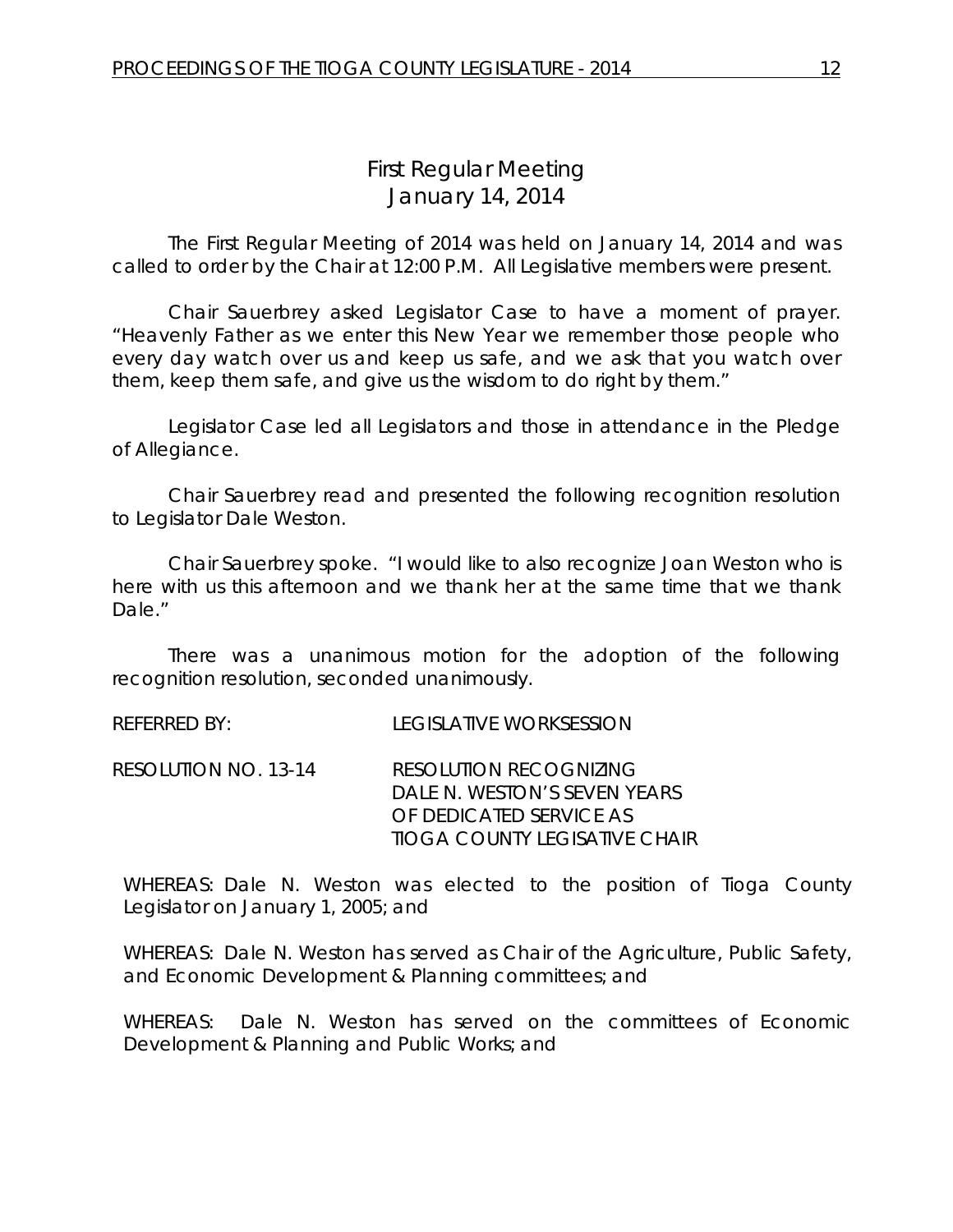WHEREAS: Dale N. Weston has served several terms on the Soil & Water Board; and

WHEREAS: Dale N. Weston has served as Chair of the Tioga County Legislature from January 2, 2007 through December 31, 2013; and

WHEREAS: Dale N. Weston has been extremely dedicated and loyal in the performance of his duties and responsibilities over the past nine years to the Tioga County Legislature and more importantly the past seven years as Chair of the Tioga County Legislature. He has earned the respect of his colleagues and peers throughout Tioga County; and

WHEREAS: Dale N. Weston stepped down as Chair of the Tioga County Legislature on December 31, 2013; therefore be it

RESOLVED: That the Tioga County Legislature, on its own behalf, as well as on behalf of the citizens of Tioga County, express sincere gratitude to Dale N. Weston for his nine years of dedicated and loyal service to the residents of Tioga County and in particular the last seven years as Tioga County Legislative Chair; and be it further

RESOLVED: That this resolution be spread upon the minutes of this meeting and a certified copy be presented to this outstanding Legislator, Dale N. Weston.

### ROLL CALL VOTE

Unanimously Yes – Legislators Case, Hollenbeck, Huttleston, Monell, Sauerbrey, Roberts, Standinger, Sullivan, and Weston.

No – None.

Absent – None.

#### RESOLUTION ADOPTED UNANIMOUSLY.

Legislator Weston spoke. "Thank you. I guess I could argue to the negative on many of the points that she made there, but I will say it has been a real hoot. Thank you very much."

Legislator Huttleston read and presented the following recognition resolution to Teresa Ryder of the Department of Social Services.

There was a unanimous motion for the adoption of the following recognition resolution, seconded unanimously.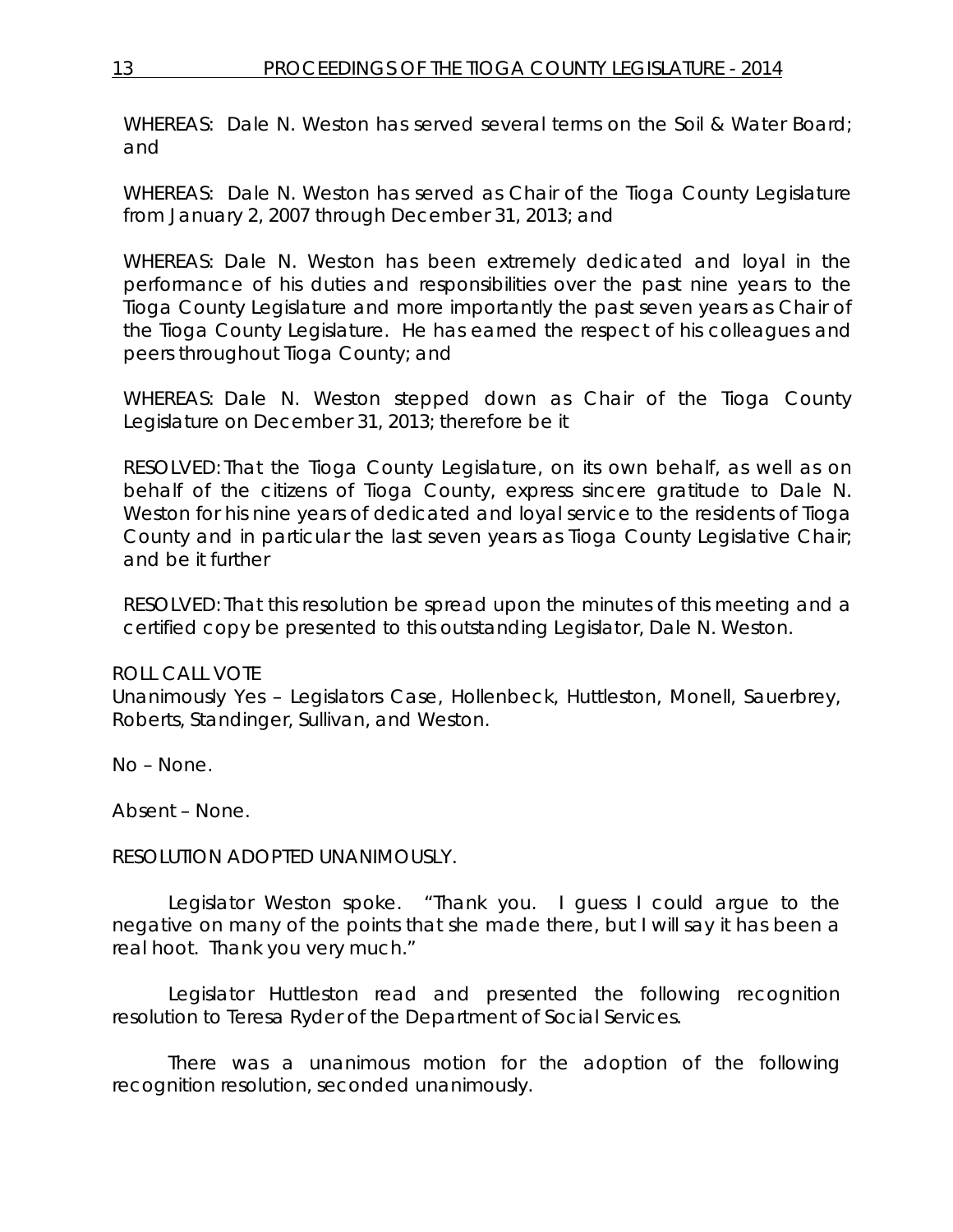REFERRED TO: HEALTH & HUMAN SERVICES COMMITTEE

RESOLUTION NO. 14-14 *RECOGNIZE TERESA L. RYDER'S 34 YEARS OF DEDICATED SERVICE DEPARTMENT OF SOCIAL SERVICES*

WHEREAS: Teresa L. Ryder began her career with the Tioga County Department of Social Services as a Social Welfare Examiner on August 8, 1980, and was promoted to Senior Social Welfare Examiner on April 16, 1984, and promoted to her current title of Welfare Management Systems Coordinator on February 10, 1986; and

WHEREAS: Teresa L. Ryder has been a dedicated and loyal employee in the performance of her duties as the Welfare Management Systems Coordinator; and

WHEREAS: Teresa L. Ryder has shown the highest levels of integrity, trust, loyalty and competence in the performance of her duties; and

WHEREAS: Teresa L. Ryder will retire on January 31, 2014; now therefore be it

RESOLVED:That the Tioga County Legislature, on its own behalf, as well as on behalf of the citizens of Tioga County, express sincere gratitude to Teresa L. Ryder for her thirty-four years of dedicated and loyal service to the Tioga County Department of Social Services and its most vulnerable citizens; and be it further

RESOLVED: That this resolution be spread upon the minutes of this meeting and a certified copy be presented to this loyal, dedicated and outstanding employee, Teresa L. Ryder.

ROLL CALL VOTE

Unanimously Yes – Legislators Case, Hollenbeck, Huttleston, Monell, Sauerbrey, Roberts, Standinger, Sullivan, and Weston.

No – None.

Absent – None.

#### RESOLUTION ADOPTED UNANIMOUSLY.

Legislator Huttleston spoke. "We go back a long ways and one thing about Teresa was she was always bubbly and always very personable, which I think is really a good trait plus Shawn has a tough void to fill right now. I appreciate what you and everybody in the Department of Social Services, and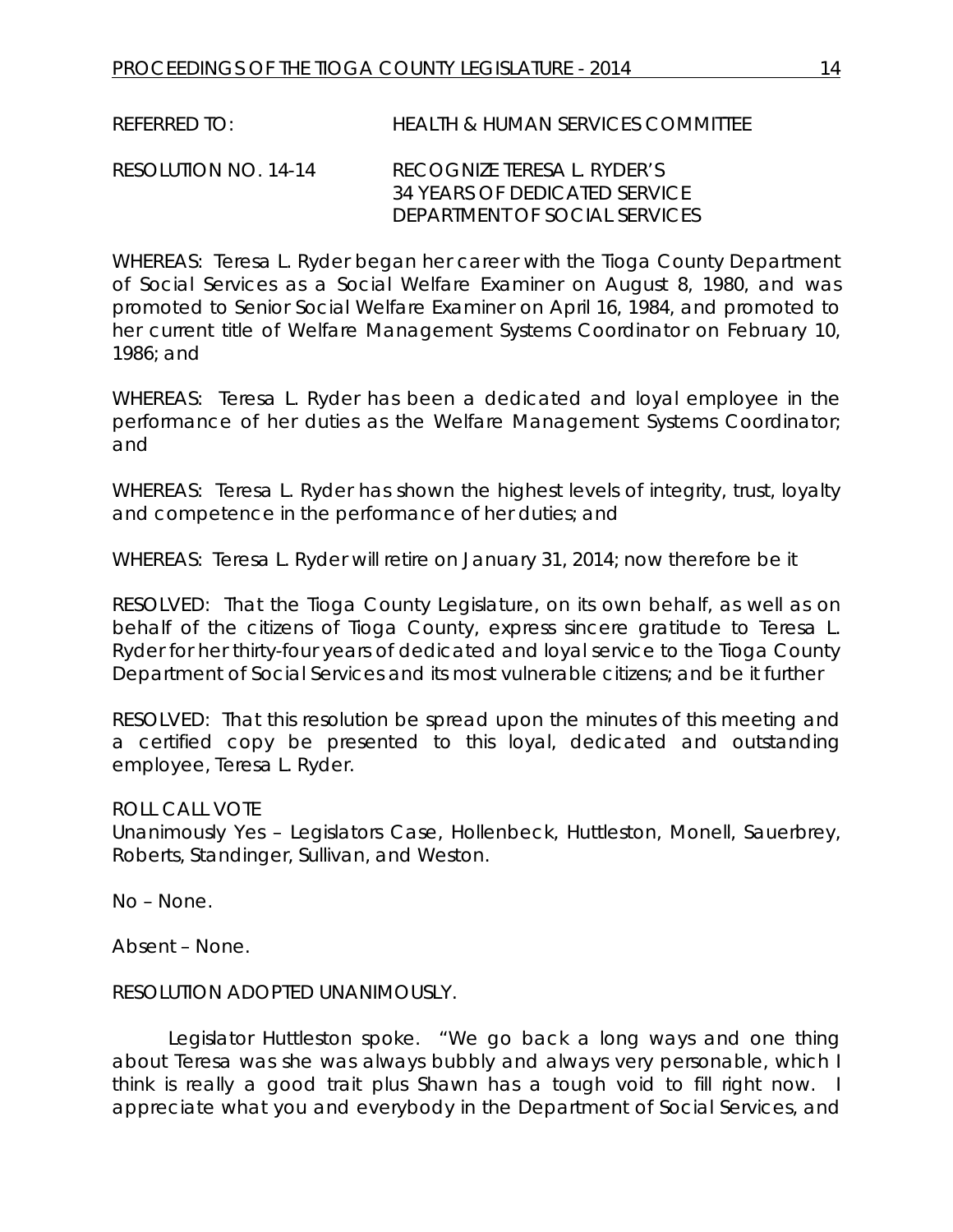you certainly have been a good employee and we are going to miss you. I hope you do not have to go through some bad times. As you know, she went through a bad time when the flood came. She got hit pretty hard and on top of it she still did her job. Thank you and I appreciate that."

Shawn Yetter, Commissioner of Social Services spoke. "Thank you Mr. Huttleston for recognizing Teresa. There is a great turnout here for Teresa and there is obviously a reason for that. There are a lot of retirees here today, which is absolutely great to see and all of you retirees who are back, you should know that this is pretty much what the size of our staff is down to now. If any of you are looking for volunteer opportunities, you are welcome to come back.

"We are just having to many of these high profile retirements at the Department lately and they do not get much more high profile for us than Teresa Ryder. With over 33 years of service and 27 years as our Welfare Management Systems Coordinator, Teresa has earned the respect of our staff, administration, other county staff, and State information technology staff. There is not much that she has not seen over the past many years and she takes with her an unimaginable amount of knowledge and history of how our systems operate. Teresa has witnessed hundreds of system changes and throwing one more at you before you leave, and has transitioned through them all seamlessly, smoothly taking the agency along with her.

"Her duties range from high level conversations with State IT officials to crawling on her hands and knees under employees desks to assist with technical difficulties. There is not anything that she will not do. We were hoping that did not include retire, but here we are. Along with her high level of technical expertise, Teresa has always maintained a great sense of humor and love for her job. Her explanation of specific computer situations often times comes with her spot on skills as an impressionist of the person that she was just dealing with and if any staff out there think that you were exempt from this, you are not. She can do you all.

"There are also so many specific instances of when Teresa rose to the highest levels of dedication and skill, but I cannot possibly name them all. Two that have to be mentioned are how flawlessly she handled our move into the new building in 2005 with no lost systems productivity other than the expected actual day of the move. At that time we had over 110 users and workstations to deal with and it was no easy task. As Dick mentioned, the flood of 2011 where Teresa was personally impacted so significantly, but was also right there when we needed her to keep things moving with our systems needs of both the HSS Building and Disaster Center locations. During those difficult times Teresa defined civil servant and dedication.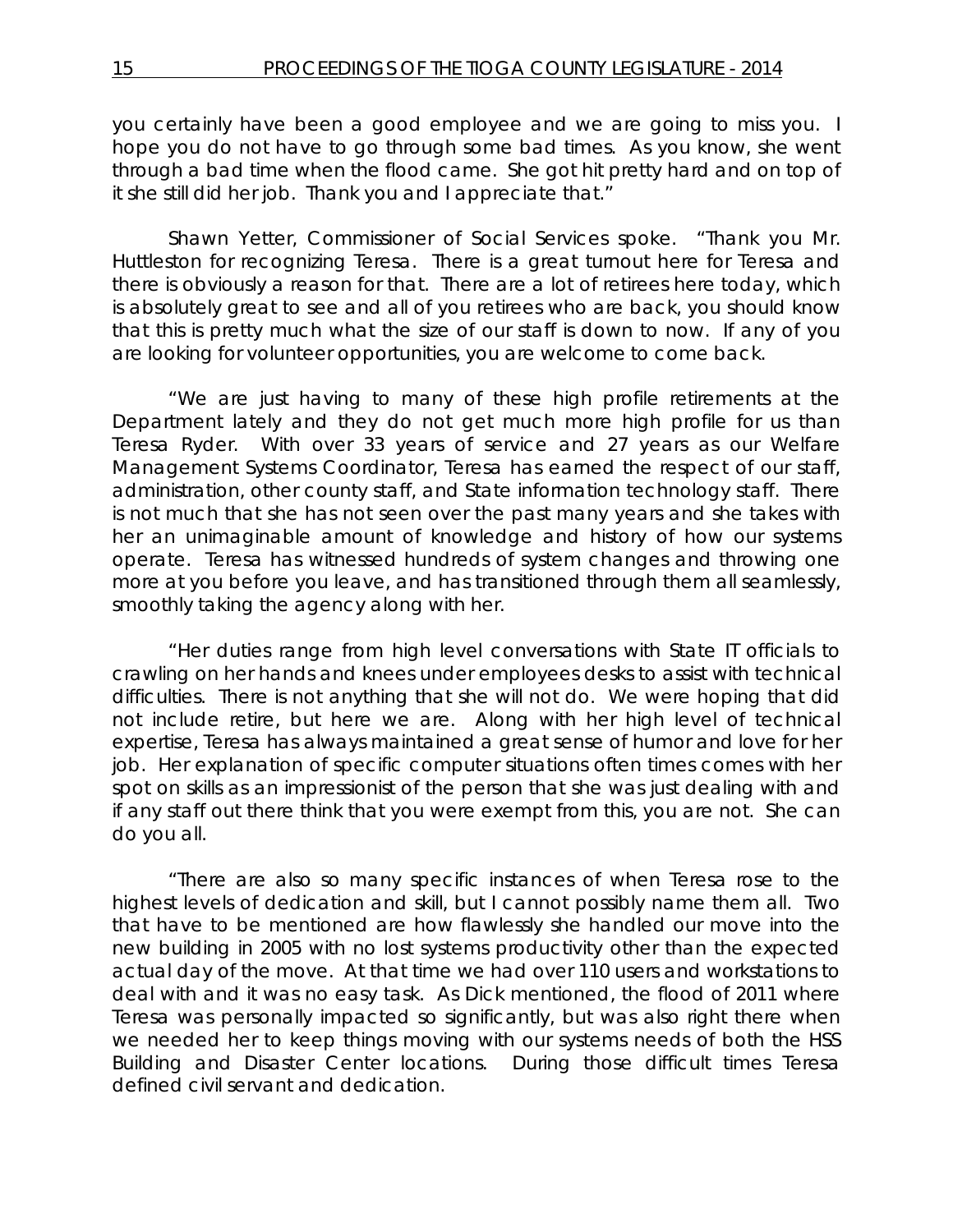"What is important to remember about Teresa is she never lost her roots with the organization and that is her initial role as an Examiner and Senior Examiner, making sure that those we serve are served in a timely and emphatic manner. I believe that those years of experience grounded her for her entire career. It has been a benefit to both the people we serve and the taxpayers of the county that the person responsible for top notch functional systems and efficient timely data entry operations has been Teresa Ryder. All the complexities of the technical world she has lived in for 27 years, she has never over those years lost sight of our mission and our values.

"You are one of the few employees we have who touches the work lives of all employees and I can say without doubt that every employee wishes you the best as you move into the next phase of your life. We all wish you the healthiest and happiest of retirements and it is said with sincere respect and gratitude for all that you have given to the Department. Thank you."

Teresa Ryder spoke. "Thank you Shawn. Thank you for the very kind words. I want to thank my family, my husband and daughters are here today. My kids were babies when I started working at DSS, so to them and to me working for the County and DSS has been part of me. It is part of my identity and it has been in a very very positive way. I am so fortunate to have worked for an agency that I believe in and I am proud of, and to have a job that I am challenged by and I have really loved for years and years, and I am never ever bored, never.

"I am fortunate to have people to work for that I admire and respect, Shawn, Gail Barton, and my Director, Gary Grant. Thanks so much. Thanks to the staff of the Fiscal Division, especially my current systems, past and present. You are great and I cannot thank you enough. Thanks to my fellow supervisors, i.e., my confidants and coconspirators. Thanks to all the folks really that I have worked with throughout the years. It has been great and I am going to miss everybody, but I do look forward to this next step and just thanks everybody."

Legislator Huttleston spoke. "It is quite a tribute. I appreciate all you people that came. This is quite a tribute. It tells you how well she was liked and I appreciate it."

Legislator Sullivan read and presented the following recognition resolution to Adam Schumacher, formerly of the District Attorney's Office.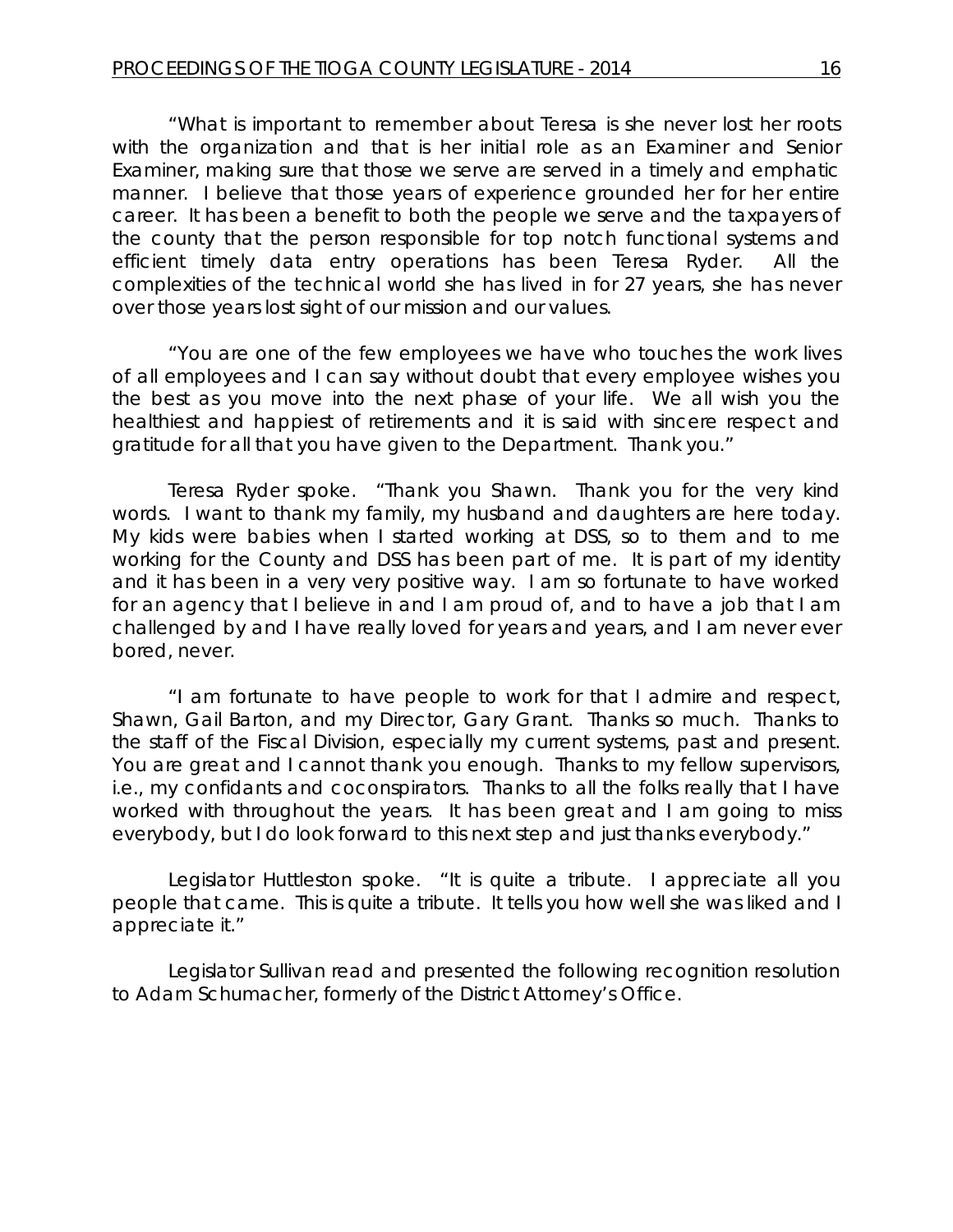There was a unanimous motion for the adoption of the following recognition resolution, seconded unanimously.

REFERRED TO: LEGAL COMMITTEE

RESOLUTION NO. 15-14 *RECOGNIZE ADAM SCHUMACHER'S 13 YEARS OF DEDICATED SERVICE DISTRICT ATTORNEY'S OFFICE*

WHEREAS: Adam Schumacher began his career with the Tioga County District Attorney's Office as Third Assistant District Attorney on September 25, 2000, was promoted to Second Assistant District Attorney on July 12, 2006, and promoted to First Assistant District Attorney on January 2, 2013; and

WHEREAS: Adam Schumacher has been a dedicated and loyal employee in the performance of his duties to the District Attorney's Office; and

WHEREAS: Adam Schumacher has shown the highest levels of integrity, trust, loyalty and competence in the performance of his duties; and

WHEREAS: Adam Schumacher left the District Attorney's Office on December 31, 2013; now therefore be it

RESOLVED:That the Tioga County Legislature, on its own behalf, as well as on behalf of the citizens of Tioga County, express sincere gratitude to Adam Schumacher for his 13 years of dedicated and loyal service to the Tioga County District Attorney's Office; and be it further

RESOLVED: That this resolution be spread upon the minutes of this meeting and a certified copy be presented to this loyal, dedicated and outstanding employee, Adam Schumacher.

ROLL CALL VOTE Unanimously Yes – Legislators Case, Hollenbeck, Huttleston, Monell, Sauerbrey, Roberts, Standinger, Sullivan, and Weston.

No – None.

Absent – None.

RESOLUTION ADOPTED UNANIMOUSLY.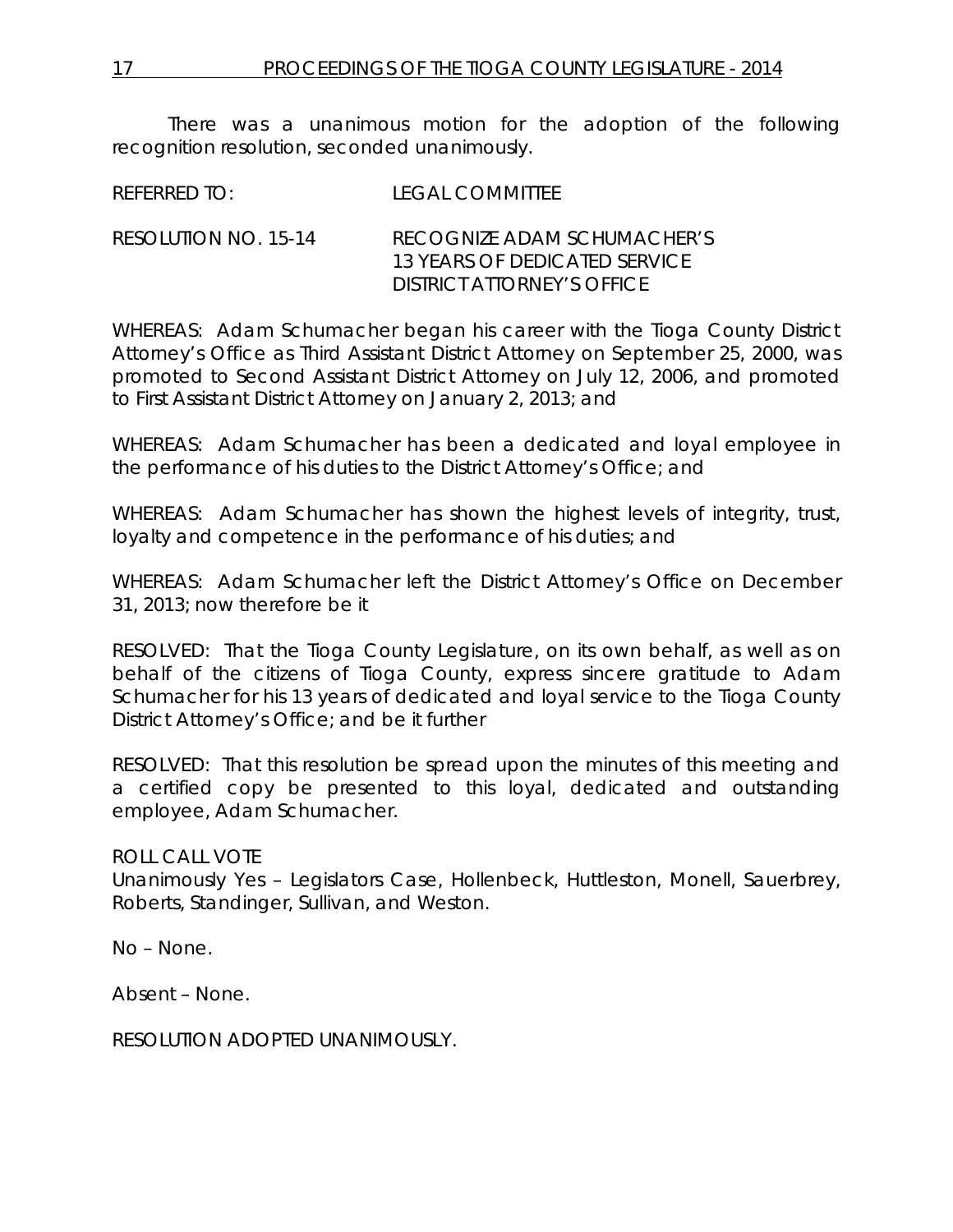Adam Schumacher spoke. "Thank you. I am certainly humbled to receive this and appreciate that the Legislature took the time out of your busy schedules to go ahead and do this. Most of the people that I have dealt with over the last 13 years probably would not want to be here or would not be here, or have anything really good to say. I am certainly proud to have worked in that office and again thank you."

Chair Sauerbrey noted the following recognition resolution on Irene Graven.

There was a unanimous motion for the adoption of the following recognition resolution, seconded unanimously.

| REFERRED TO:         | <b>LEGAL COMMITTEE</b>                                                                  |
|----------------------|-----------------------------------------------------------------------------------------|
| RESOLUTION NO. 16-14 | RECOGNIZE IRENE GRAVEN'S<br>22 YEARS OF DEDICATED SERVICE<br>DISTRICT ATTORNEY'S OFFICE |

WHEREAS: Irene Graven began her career with the Tioga County Attorney's Office as Assistant County Attorney on March 4, 1991, was promoted to Senior Assistant County Attorney on January 1, 1994, then went to the District Attorney's Office as Second Assistant District Attorney on September 6, 1999, was promoted to First Assistant District Attorney on September 25, 2000, and was appointed Acting District Attorney on January 1, 2013; and

WHEREAS: Irene Graven has been a dedicated and loyal employee in the performance of her duties to the County and the District Attorney's Office; and

WHEREAS: Irene Graven has shown the highest level of integrity, trust, loyalty and competence in the performance of her duties; and

WHEREAS: Irene Graven retired from the District Attorney's Office on January 1, 2014; now therefore be it

RESOLVED:That the Tioga County Legislature, on its own behalf, as well as on behalf of the citizens of Tioga County, express sincere gratitude to Irene Graven for her 22 years of dedicated and loyal service to the Tioga County District Attorney's Office; and be it further

RESOLVED: That this resolution be spread upon the minutes of this meeting and a certified copy be presented to this loyal, dedicated and outstanding employee, Irene Graven.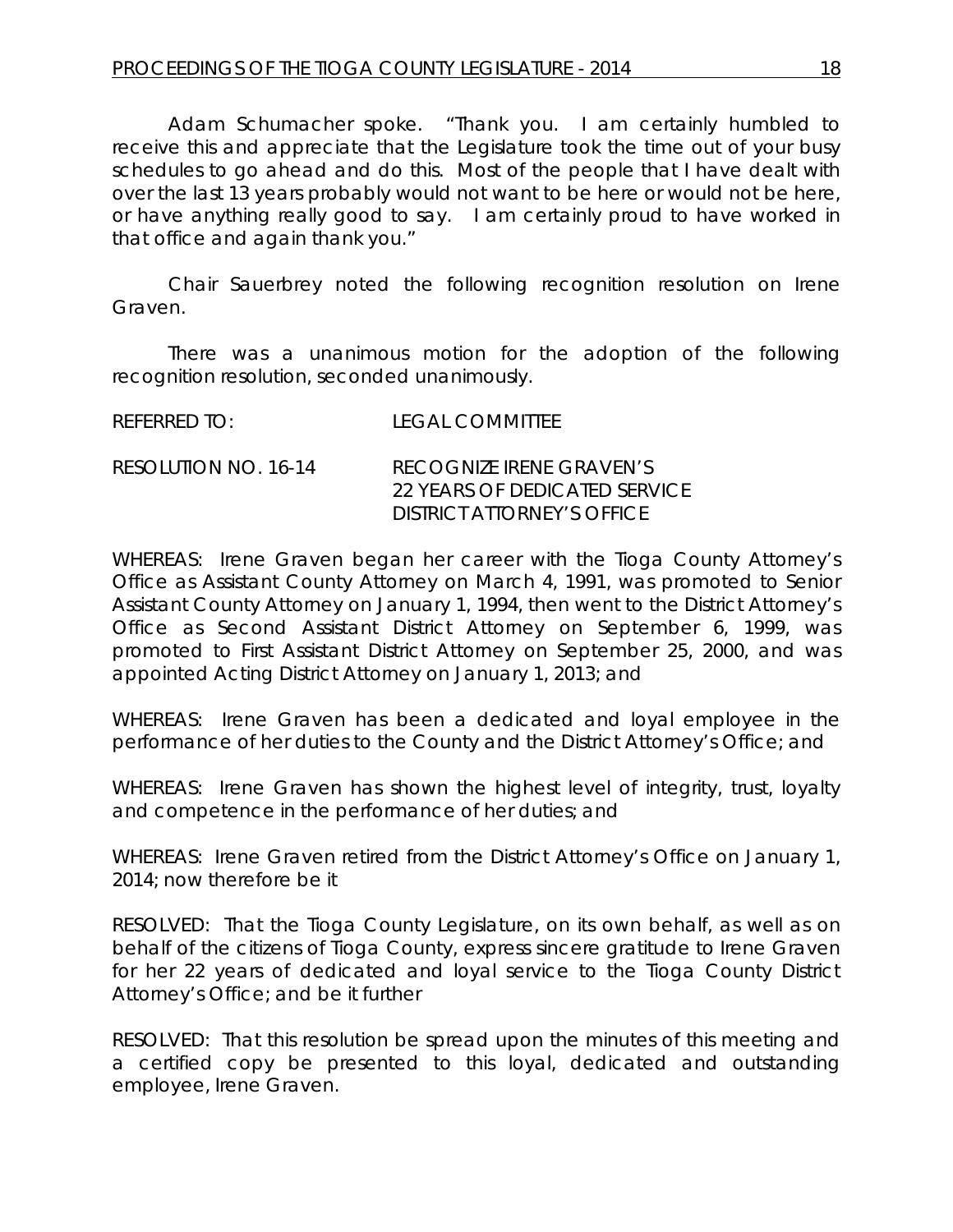Unanimously Yes – Legislators Case, Hollenbeck, Huttleston, Monell, Sauerbrey, Roberts, Standinger, Sullivan, and Weston.

No – None.

Absent – None.

RESOLUTION ADOPTED UNANIMOUSLY.

Chris Kallin of the Employee Recognition Committee presented the Employee of the year 2013 to Amy Poff of the Personnel Office. "First of all, on behalf of the Employee Recognition Committee I would like to thank this Legislature for their continued support of this very fine program. Amy has been a recipient of the Employee of the Quarter Award on two separate occasions, in 2000 and again in 2013, and now is being honored as your Tioga County Employee of the year for 2013.

"Amy has been the Benefits Manager for Tioga County for 15 years and as such provides invaluable assistance to both county employees and retirees. Amy is one of the first representatives of the county that employees meet as she conducts all the new hire orientations and is responsible for providing assistance to employees for all benefit programs such as health insurance, retirement, flexible spending, deferred compensation. The adoption of the Affordable Care Act and changes in the health insurance plans for over 300 employees in 2012 has created significant additional work for Amy and yet she continues to make serving the employees and retirees her top priority.

"In addition to assisting county employees and retirees, Amy is responsible for managing both the Consolidated Health Insurance Plan in which the county and 9 towns and villages historically participate as well as the Self-Insured Workers' Compensation Program in which the county and all 12 towns and villages participate. These programs have required a great deal of attention the past few years due to New York State's adoption of the Workers' Compensation Reform, which not only increased the awards to claimants, but also streamlined the claim process, shortening the timeline employers have for collecting information and processing claims.

"Likewise the Consolidated Health Plan is undergoing major changes, being dissolved because of the Affordable Care Act, requires the towns and villages to seek other coverage as of January 1, 2014. The dissolution of this plan has been in place since 1992 and assisting the participating municipalities and securing alternative coverage has been very time intensive for Amy during the past year.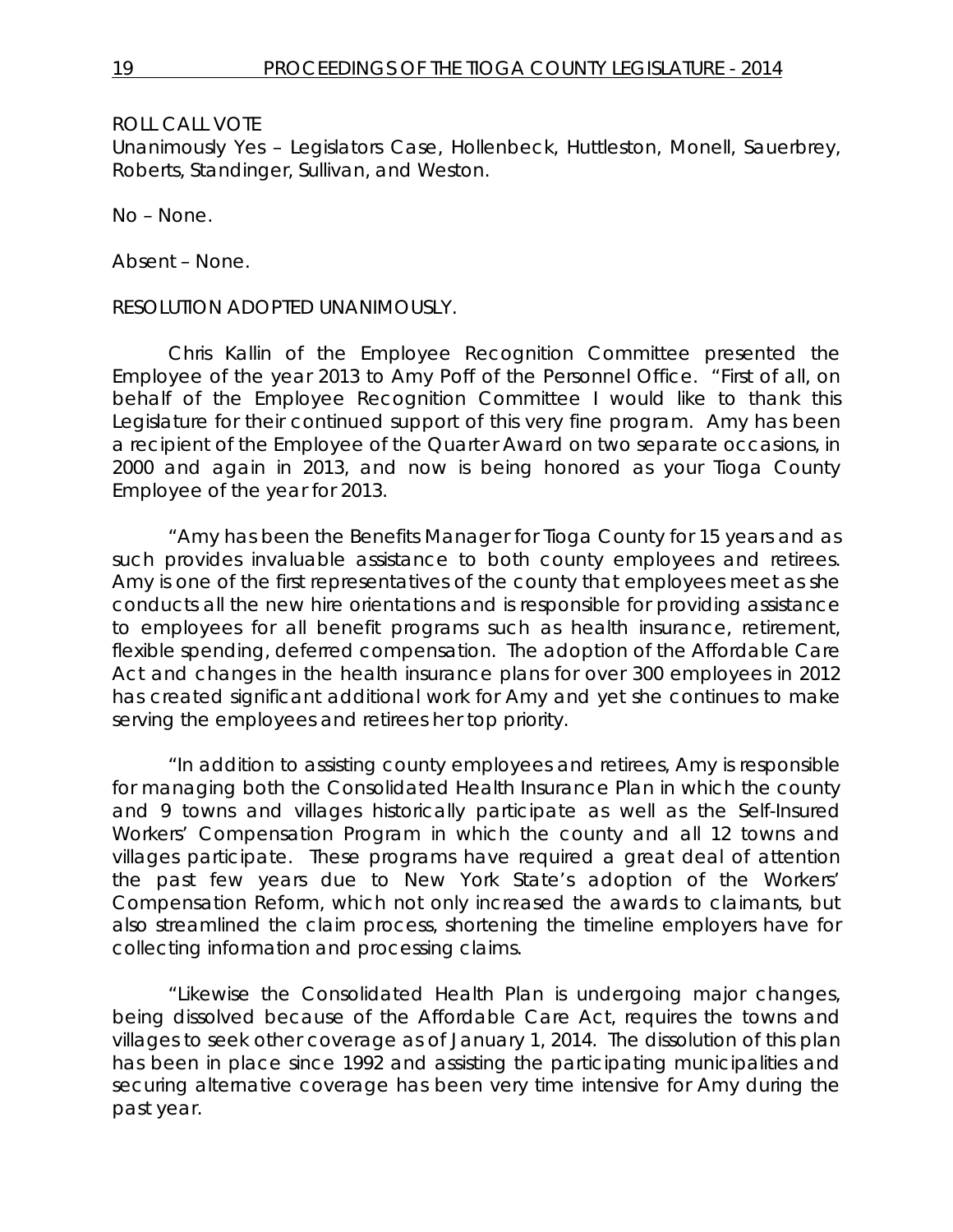"In addition to excelling in all of the above, Amy is a true player within the Personnel Department, always considerate of her coworkers, willing to assist with the administration of weekend civil service exams, and any other needs that arise. Despite the volume of work, night meetings, never ending phone calls, unscheduled drop-in visitors needing assistance, and the inundation of e-mails she receives, Amy manages it all well maintaining an impressive level of courteous customer service. Because of all she does and how well she has done it, the Employee Recognition Committee voted Amy as Tioga County's Employee of the year for 2013. Amy is extremely deserving of this award and continues to be a great asset to all of Tioga County. Congratulations Amy."

Amy Poff spoke. "I too would also just like to thank the Legislature for the support of the Employee Recognition Program and also the committee members who work hard to implement the program because there is nothing like recognition from coworkers. It is very rewarding. I could not do what I do without the support of my Department, my Department Head Bethany, my coworkers, Linn, Nancy, and Camille, and the many other coworkers in the Departments that help me on a daily basis. I am very proud to work among so many dedicated Tioga County employees and I just really want to thank you."

Legislator Tracy Monell spoke. "I cannot think of anybody in the County that is more deserving of this. We as the Personnel Committee get to see what Amy does on a regular basis and there are things that a lot of people are not aware of. For instance, last year there was a problem with the credits cards not working and Amy would get in her car and drive to Waverly so she could take care of that with whoever had the problem, and that is the kind of thing that you just do not see from every employee, whether it is for the County or anybody else. She really cares about the people that she works with and I cannot be prouder than I am to be the Personnel Committee Chair and have you receive this award. Good job."

The list of audited bills was submitted and is summarized as follows:

| Code  | Description                      | Equipment Expense |
|-------|----------------------------------|-------------------|
| A1010 | Legislative Board                | 620.58            |
| A1165 | <b>District Attorney</b>         | 3,327.79          |
| A1170 | <b>Public Defender</b>           | 4,456.33          |
| A1172 | <b>Assigned Counsel</b>          | 26,837.23         |
| A1185 | <b>Medical Examiners/Corners</b> | 7,116.56          |
| A1355 | Assessments                      | 6,444.24          |
| A1362 | Tax Advertising and Expense      | 1,356.42          |
| A1410 | <b>County Clerk</b>              | 79.90             |
| A1411 | Department of Motor Vehicles     | 220.00            |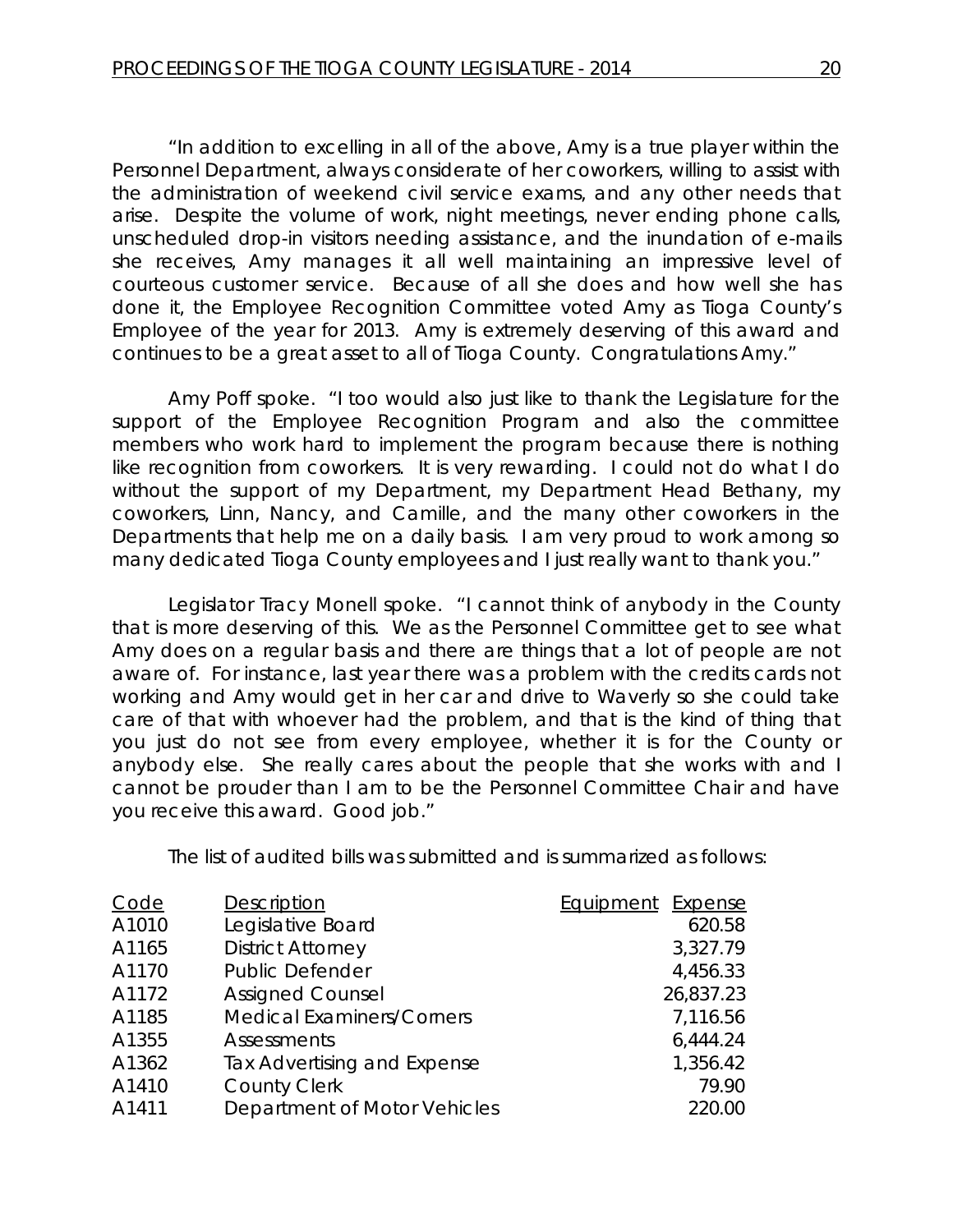| A1420                     | Law                                       |          | 3,050.00   |
|---------------------------|-------------------------------------------|----------|------------|
| A1430                     | Personnel                                 |          | 1,779.60   |
| A1450                     | Elections                                 |          | 30,531.96  |
| A1620                     | <b>Buildings</b>                          | 2,600.90 | 37,405.49  |
| A1621                     | <b>Buildings</b>                          |          | 27,851.90  |
| A1680                     | Information Technology                    |          | 28,809.80  |
| A2490                     | <b>Community College Tuition</b>          |          | 112,439.31 |
| A2960                     | <b>Education Handicapped Children</b>     |          | 84,590.62  |
| A3020                     | Public Safety Comm E911 System            |          | 13,351.03  |
| A3110                     | Sheriff                                   | 293.78   | 13,431.95  |
| A3121                     | Sheriff LE11-1038-E00 Grant               | 3,864.00 |            |
| A3140                     | Probation                                 |          | 50.10      |
| A3150                     | Jail                                      |          | 20,182.69  |
| A3315                     | Special Traffic Programs                  |          | 10,086.59  |
| A3410                     | Fire                                      |          | 9,385.47   |
| A3640                     | <b>Emergency Mgmt Office</b>              |          | 518.25     |
| A3641                     | <b>LEMPG Grant</b>                        | 1,500.00 |            |
| A4010                     | <b>Public Health Nursing</b>              |          | 4,775.25   |
| A4011                     | <b>Public Health Administration</b>       |          | 1,914.49   |
| A4042                     | <b>Rabies Control</b>                     |          | 188.00     |
| A4044                     | Early Intervention                        |          | 51,493.51  |
| A4047                     | Handicapped Education Administration      |          | 16.20      |
| A4053                     | Preventive/Primary Health Services        |          | 19.88      |
| A4054                     | <b>Preventive Dental Services</b>         |          | 1,043.59   |
| A4064                     | Managed Care-Dental Services              |          | 75.00      |
| A4070                     | <b>Disease Control</b>                    |          | 2,122.64   |
| A4090                     | <b>Environmental Health</b>               |          | 101.79     |
| A4210                     | <b>Alcohol and Drug Services</b>          |          | 10,913.36  |
| A4211                     | Council on Alcoholism                     |          | 11,089.26  |
| A4309                     | Mental Hygiene County Admin               |          | 5,804.73   |
| A4310                     | Mental Health Clinic                      |          | 42,494.35  |
| A4320                     | <b>Crisis Intervention Services</b>       |          | 5,693.34   |
| A4321                     | Intensive Case Management                 |          | 2,255.42   |
| A4390                     | <b>Criminal Psychiatric Expenditures</b>  |          | 1,363.38   |
| A5630                     | <b>Bus Operations</b>                     |          | 82,805.59  |
| A6010                     | Social Services Administration            |          | 71,022.48  |
| A6610                     | Sealer of Weights and Measures            |          | 152.96     |
| A7310.41                  | Youth Programs, Refundable                |          | 14,225.61  |
| A8020                     | Planning                                  |          | 16,479.50  |
| <b>SOLID WASTE FUND</b>   |                                           |          | 2,980.08   |
| <b>SPECIAL GRANT FUND</b> |                                           |          | 5,861.13   |
| <b>COUNTY ROAD FUND</b>   |                                           |          | 163,584.16 |
| <b>CAPITAL FUND</b>       |                                           |          | 870,359.74 |
|                           | <b>CONSOLIDATED HEALTH INSURANCE FUND</b> |          | 20,940.77  |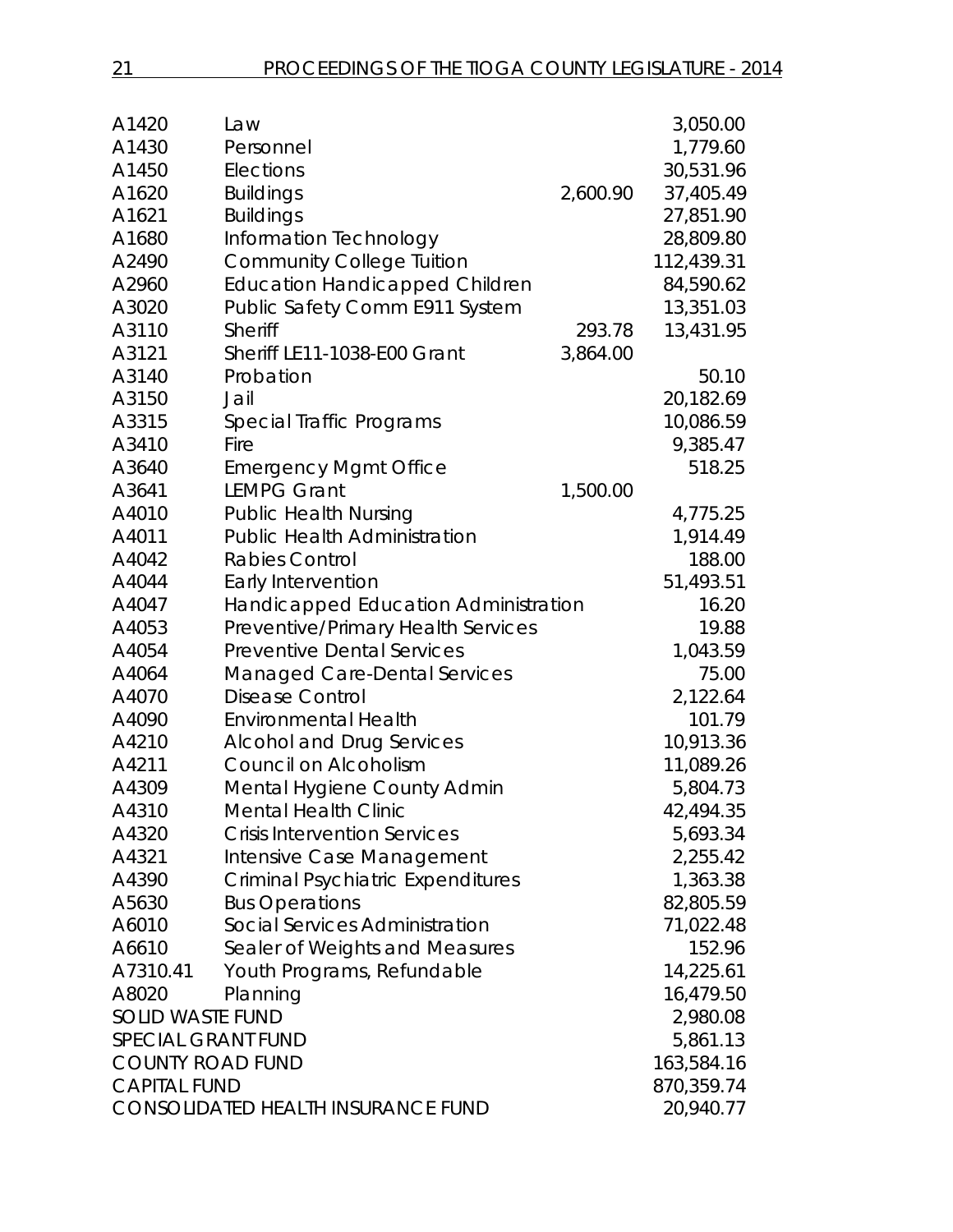| <b>SELF INSURANCE FUND</b> | 1,300.00 |
|----------------------------|----------|
|                            |          |

GRAND TOTAL \$ 1,843,258.70

Legislator Monell made a motion to approve the minutes of December 10 & 19, 2013, seconded by Legislator Hollenbeck, and carried.

Chair Sauerbrey made the following appointment to Cornell Cooperative Extension for a one year term.

Legislator William Standinger

Chair Sauerbrey made the following appointment to a Security Implementation Committee effective January 14, 2014.

> 1st Assistant County Attorney Information Technology Director Director of Community Services

Chair Sauerbrey abolished the Assigned Counsel Study Committee effective January 14, 2014.

Chair Sauerbrey announced the Standing Committees for 2014.

| STANDING COMMITTEES OF THE COUNTY LEGISLATURE |
|-----------------------------------------------|
| OF THE COUNTY OF TIOGA FOR 2014               |

|                                                                        | Chairman          |                 |            |            |
|------------------------------------------------------------------------|-------------------|-----------------|------------|------------|
| 1. County Clerk,<br>Historian,<br>Real Property<br>Veterans/Elections, | <b>Huttleston</b> | Sullivan        | Case       | Standinger |
| 2. Economic<br>Development/<br>Planning/Tourism/<br>Agriculture        | Case              | <b>Roberts</b>  | Hollenbeck | Weston     |
| 3. Finance/Legal &<br>Safety                                           | Hollenbeck        | All Legislators |            |            |
| 4. Information<br>Technology                                           | Sullivan          | Case            | Monell     | Huttleston |
| 5. Legislative<br>Worksessions/<br>Legislative support                 | Sauerbrey         | All Legislators |            |            |
| 6. Health & Human<br>Services                                          | Standinger        | Sullivan        | Case       | Monell     |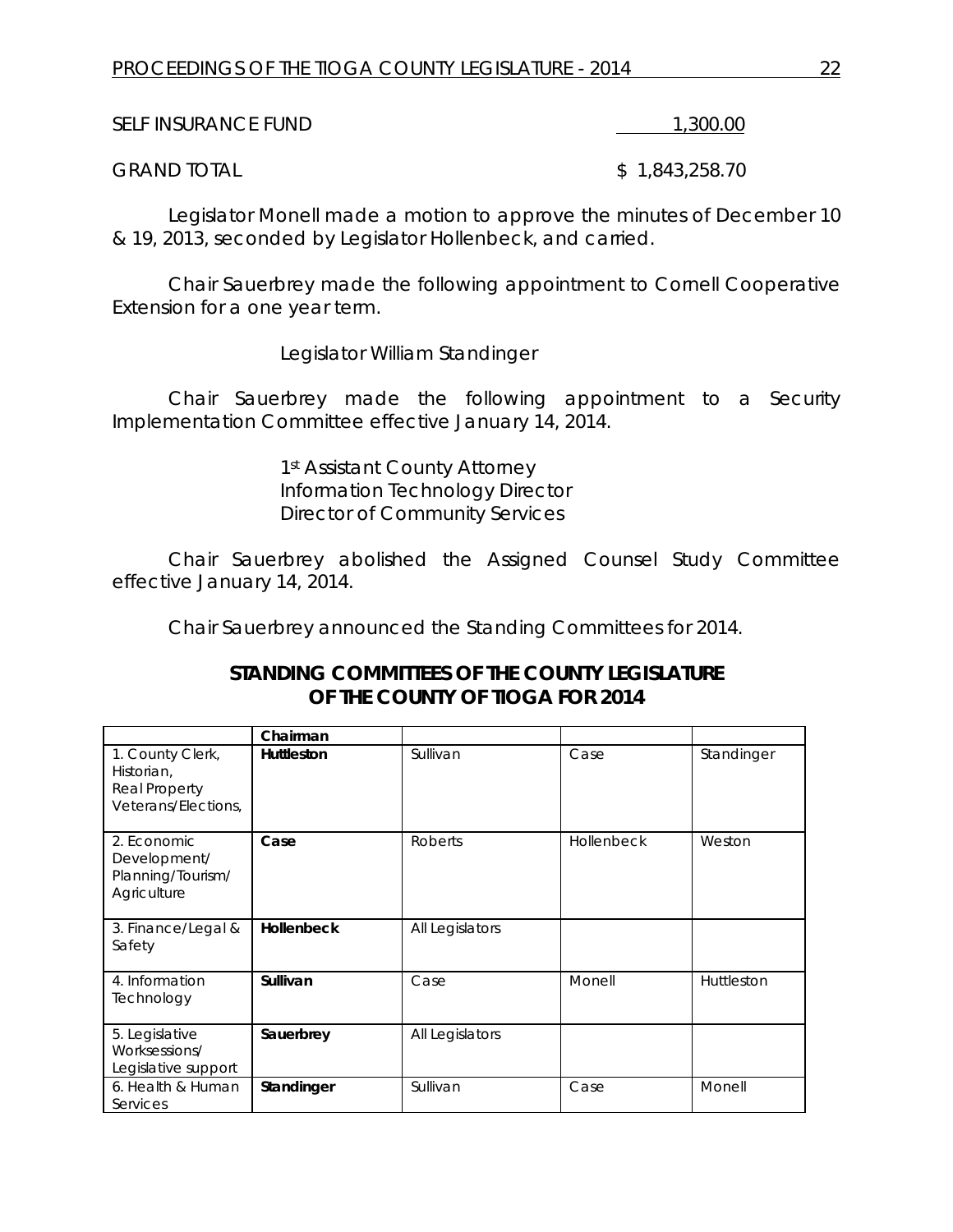| 7. Public Safety/<br>Probation & DWI | Weston         | <b>Hollenbeck</b> | Roberts    | Standinger |
|--------------------------------------|----------------|-------------------|------------|------------|
| 8. Public Works/<br>Capital Projects | <b>Roberts</b> | Sullivan          | Huttleston | Weston     |
| 9. Personnel/ADA                     | Monell         | <b>Hollenbeck</b> | Weston     | Standinger |

Committee meeting reports are on file in the Legislative Clerk's Office and may be procured there by any interested person.

Legislator Case moved for the adoption of the following resolution, seconded by Legislator Monell.

REFERRED TO: ED&P COMMITTEE

RESOLUTION NO. 17–14 *RESOLUTION IN SUPPORT OF TIOGA DOWNS FOR SELECTION AS EASTERN SOUTHERN TIER REGION CASINO GAMING LICENSE AWARDEE*

WHEREAS: In November 2013, New York State voters approved a constitutional amendment to allow casino gaming in the State; and

WHEREAS: Tioga County voters showed overwhelming support of said constitutional amendment with 69.2% of voters in favor; and

WHEREAS: Tioga Downs has already proven to be a valued community partner by way of job creation, capital investment and revenue generated; and

WHEREAS: Tioga Downs owner has also shown experience in the gaming industry, not only at the existing facility in Tioga County but also in other facilities across New York State; and

WHEREAS: In anticipation of the passing of the Upstate New York Gaming and Economic Development Act, Tioga Downs has made substantial improvements to their already existing facility located in Tioga County; and

WHEREAS: The Tioga Downs existing facility is centrally located within the identified Eastern Southern Tier Region to best serve all residents of the region; therefore be it

RESOLVED: That the Tioga County Legislature pass this resolution in support of Tioga Downs being awarded the Eastern Southern Tier Region Gaming License; and be it further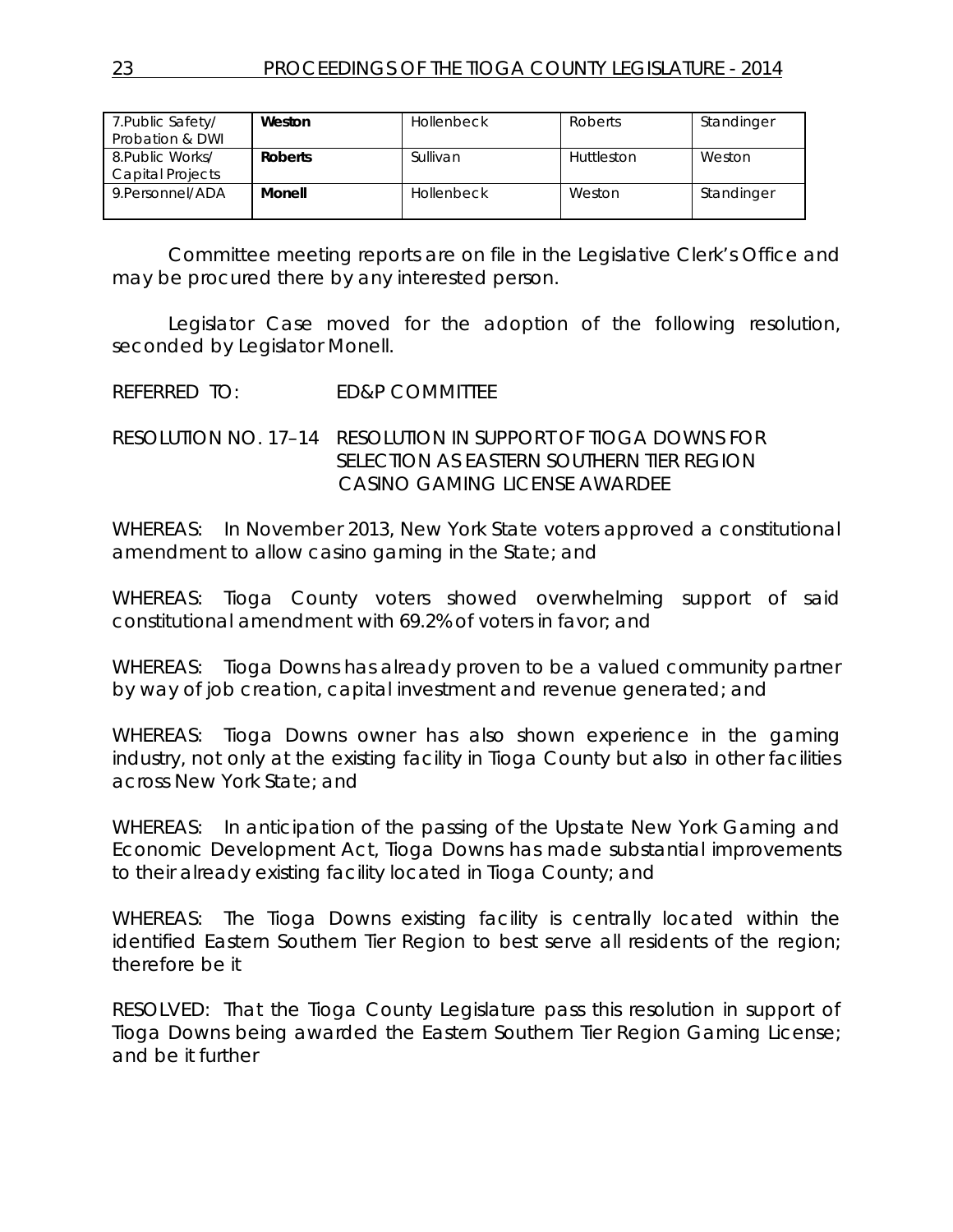RESOLVED: That the Clerk to the Legislature shall send a copy of the resolution to Governor Andrew Cuomo, Senator Thomas Libous, Assemblyman Christopher Friend and Assemblywoman Donna Lupardo.

ROLL CALL VOTE Yes – Legislators Case, Hollenbeck, Huttleston, Monell, Sauerbrey, Roberts, Standinger, Sullivan, and Weston.

No – None.

Absent – None.

RESOLUTION ADOPTED.

Legislator Case moved for the adoption of the following resolution, seconded by Legislator Sullivan.

REFERRED TO: ED&P COMMITTEE

RESOLUTION NO. 18–14 *AUTHORIZATION REQUEST FOR TRANSFER OF FUNDS TO MATCH IDA EMPIRE STATE DEVELOPMENT STRATEGIC PLANNING AND FEASIBLILTY STUDIES GRANT FOR SITE DESIGN AT THE ESITE*

WHEREAS: The funding from the Empire State Development Strategic Planning and Feasibility Studies Program for the site design of Rte. 434, Owego, NY (ESite) owned by the Tioga County IDA has been approved; and

WHEREAS: The funding will supply costs toward a Phase I design to construct an access road, prepare a grading plan, install necessary utilities, such as water, sewer, telecommunications, storm water drainage, large parking lot, a 4,000 square foot building to house a Tourism Visitor Information Center as well as a storage facility for Tioga County digital records; and

WHEREAS: This project will create a distinctive niche and promote regional Tourism, as well as create employment with the increased staff for the Visitor Center with the potential to expand development in addition to promoting a private/public partnership development; and

WHEREAS: This is a collaborated effort with the Tioga County IDA, Tioga County and Tioga County Tourism submitting the submission of the Consolidated Funding Application for a total project in the amount of \$100,000; and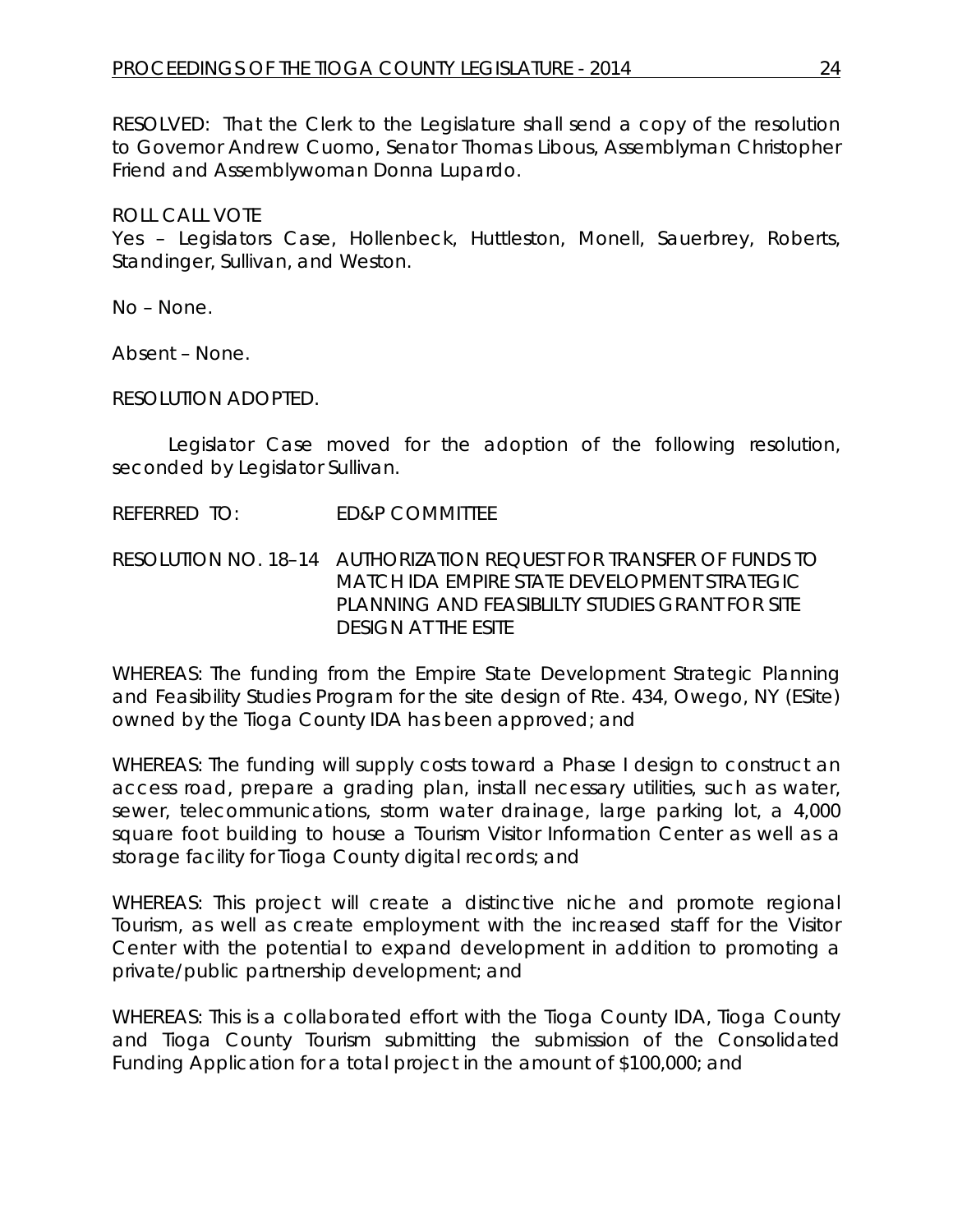## 25 PROCEEDINGS OF THE TIOGA COUNTY LEGISLATURE - 2014

WHEREAS: There is a 50/50 match required (\$50,000) by the funding source; and

WHEREAS: The Tioga County IDA has agreed to provide \$20,000 of the required match and the Tioga County Tourism has agreed to provide \$10,000 of the required match; and

WHEREAS: The Tioga County Resolution no. 203-13 gave authorization for a \$20,000 contribution to the 50% cash match; therefore be it

RESOLVED: That the Empire State Development Strategic Planning and Feasibility Studies Program match expense be allocated from the County Contingency Fund Account A1990.40-715 to Economic Development and Planning Account Contracting Services 6422.40-140 in the amount not to exceed \$20,000.

ROLL CALL VOTE Yes – Legislators Case, Hollenbeck, Huttleston, Monell, Sauerbrey, Standinger, Sullivan, and Weston.

No – Legislator Roberts.

Absent – None.

RESOLUTION ADOPTED.

Legislator Sullivan moved for the adoption of the following resolution, seconded by Legislator Hollenbeck.

| REFERRED TO:         | <b>LEGAL / FINANCE</b> |
|----------------------|------------------------|
| RESOLUTION NO. 19–14 | TRANSFER OF FUNDS      |
|                      | VARIOUS DEPARTMENTS    |

WHEREAS: Various Departments proposed staffing changes for 2014 during the 2014 Budget preparation process and they were not approved until after the adoption of the 2014 Budget; and

WHEREAS: Sufficient funds do not exist in these departments that had staffing or wage changes approved to cover these costs and there is a need to transfer these funds from the Contingency Account; therefore be it

RESOLVED: That the following sums be transferred as follows:

FROM: A1990.40-715 Contingency Account \$30,707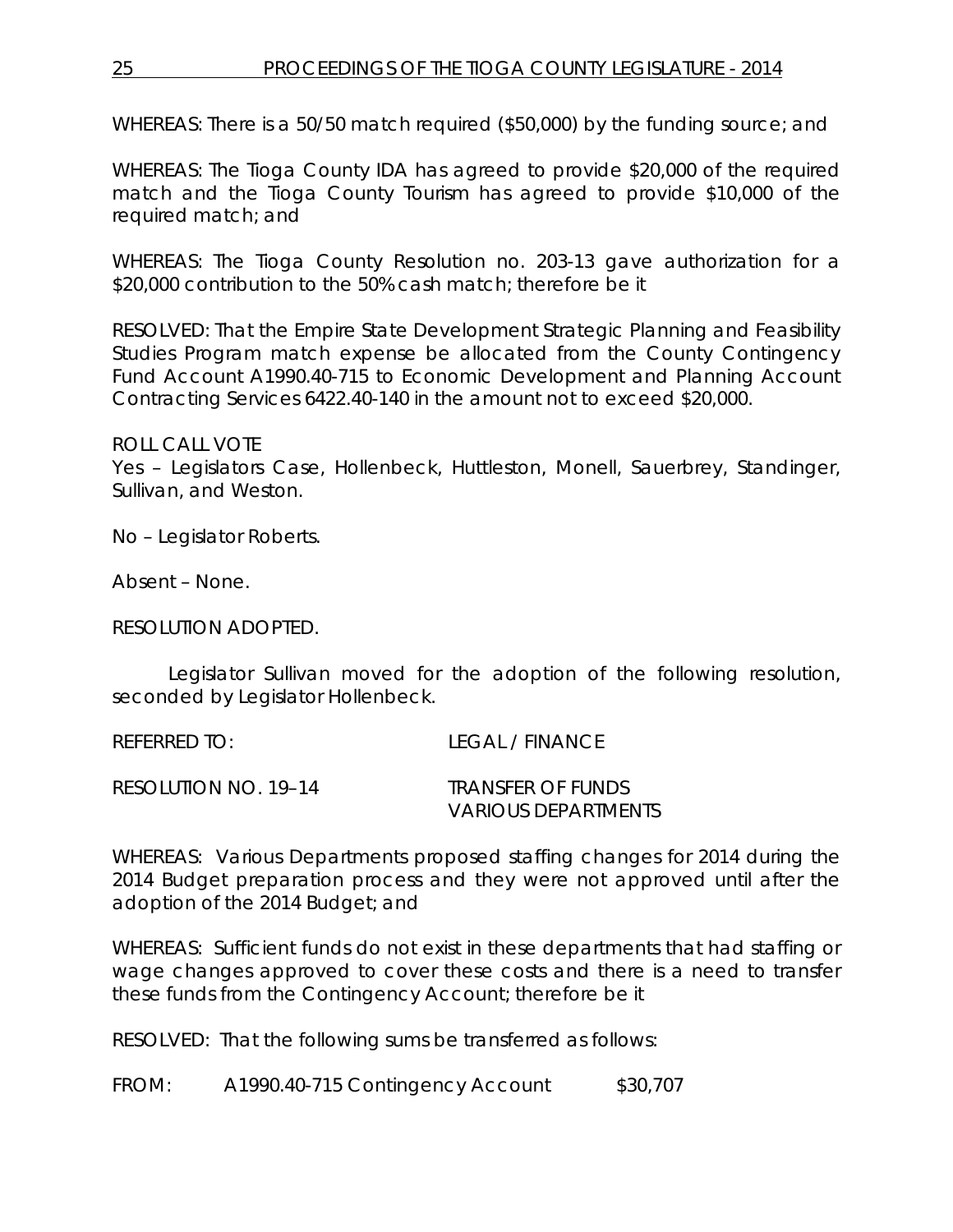| A1620.10-10 Personnel Services | \$4,021  |
|--------------------------------|----------|
| A1165.10-20 Personnel Services | \$21,917 |
| A9010.80-88 Retirement         | \$1.194  |
| A9030.80-88 Social Security    | \$1.984  |
| A9060.80-88 Health Insurance   | \$1.591  |
|                                |          |

Yes – Legislators Case, Hollenbeck, Huttleston, Monell, Sauerbrey, Roberts, Standinger, Sullivan, and Weston.

No – None.

Absent – None.

RESOLUTION ADOPTED.

Legislator Sullivan moved for the adoption of the following resolution, seconded by Legislator Standinger.

REFERRED TO: FINANCE/LEGAL COMMITTEE

RESOLUTION NO. 20–14 *TRANSFER OF FUNDS*

*TROPICAL STORM LEE DISASTER*

WHEREAS: In December 2013 there were three resolutions (339-13, 340-13, and 341-13) passed to allow for mitigation on three County owned buildings to be done that are related to the Tropical Storm Lee Disaster; and

WHEREAS: Funds will be received from FEMA and SEMO and funds need to be allocated to the Tropical Storm Lee Disaster Account to cover these expenses; therefore be it

RESOLVED: That the following sums be transferred:

| From: | H4960.00 Federal Aid-Emergency Disaster<br>H3510.00 State Aid-FEMA | \$508,500<br>\$169,500 |
|-------|--------------------------------------------------------------------|------------------------|
| To:   | H <sub>1624</sub> .20 Tropical Storm Lee Disaster                  | \$678,000              |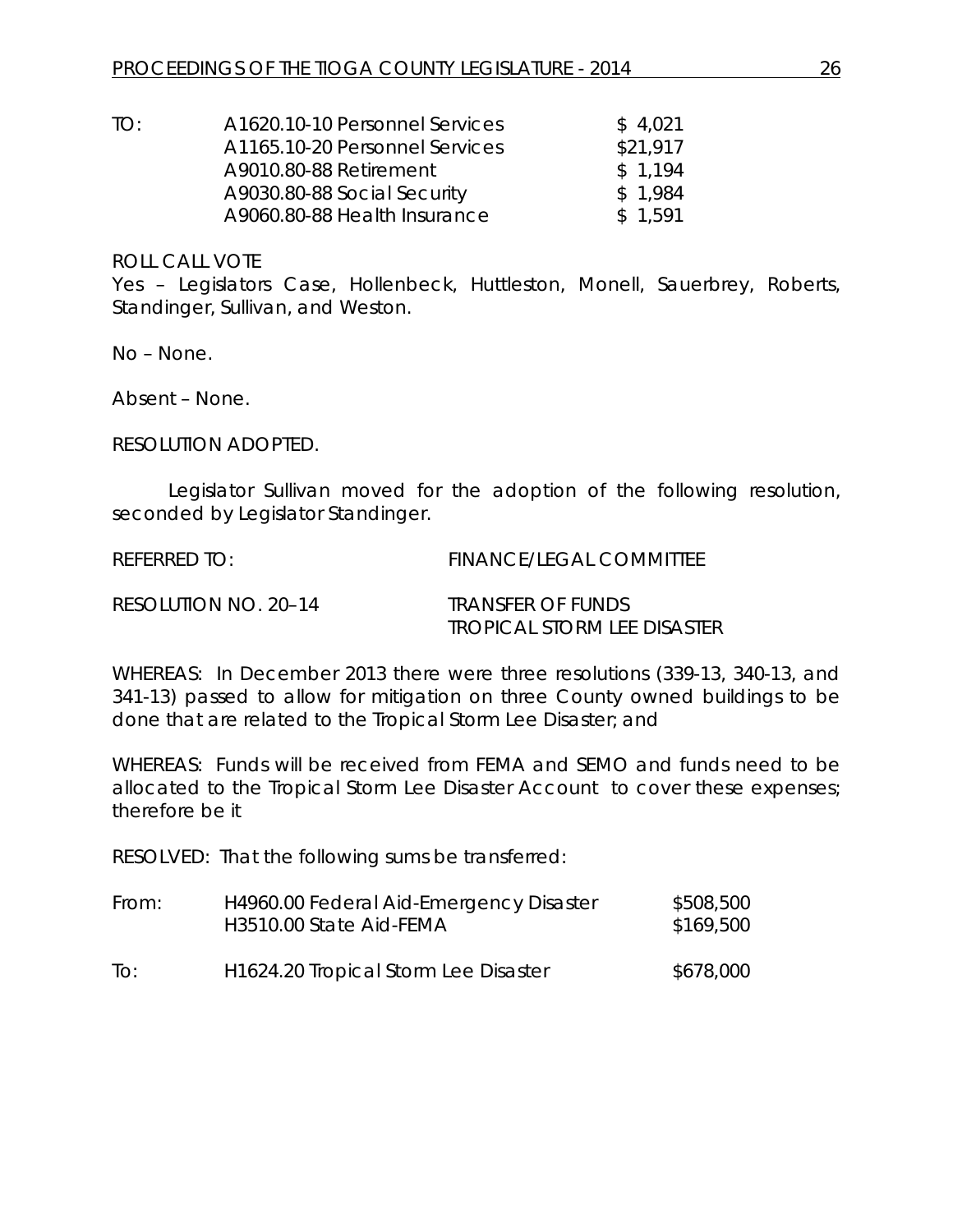Yes – Legislators Case, Hollenbeck, Huttleston, Monell, Sauerbrey, Roberts, Standinger, Sullivan, and Weston.

No – None.

Absent – None.

RESOLUTION ADOPTED.

Legislator Sullivan moved for the adoption of the following resolution, seconded by Legislator Hollenbeck.

| REFERRED TO:         | PERSONNEL COMMITTEE                               |
|----------------------|---------------------------------------------------|
| RESOLUTION NO. 21-14 | TRANSFER OF FUNDS<br><i>WORKERS' COMPENSATION</i> |

WHEREAS: Resolution 276-13 authorized the Chair of the Legislature to purchase workers' compensation specific excess Insurance from Safety National Casualty Corp. for the period of January 1, 2014 through December 31, 2014; and

WHEREAS: The 2014 renewal rate and terms for this policy were not finalized by Safety National Casualty Corp. until late December 2013; and

WHEREAS: The 2014 amount budgeted for this policy was \$158,000 but the actual cost for the options selected came in at \$190,921; and

WHEREAS: Funds are available in one of the Expense accounts; therefore be it

RESOLVED: That the following sums be transferred:

|  | From: Workers' Compensation Account \$1710.40 (270) | \$1,187.00  |
|--|-----------------------------------------------------|-------------|
|  | From: Workers' Compensation Account \$1720.40 (101) | \$31,734.00 |

To: Workers' Compensation Account S1722.40 (270) insurance-liability \$32,921.00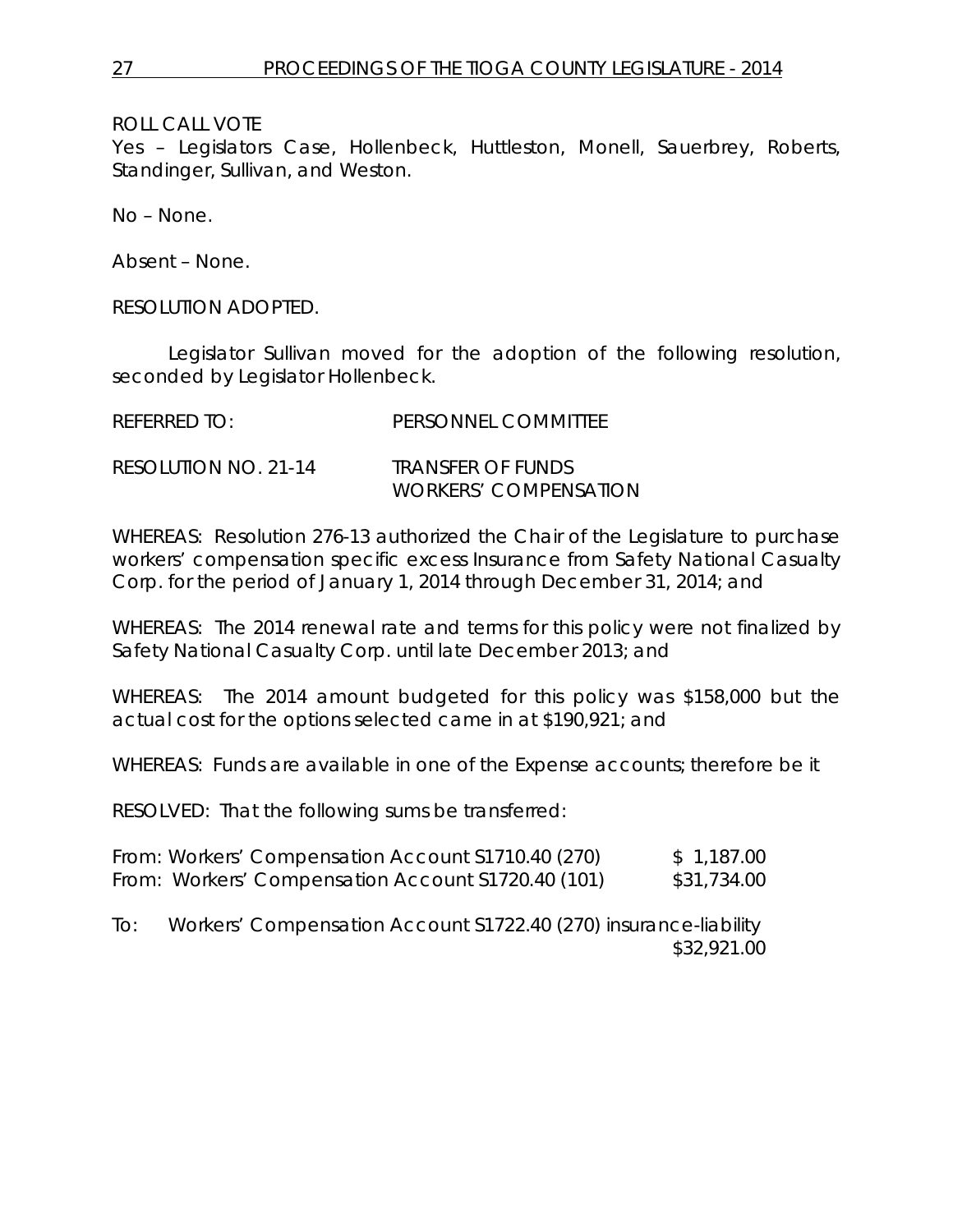Yes – Legislators Case, Hollenbeck, Huttleston, Monell, Sauerbrey, Roberts, Standinger, Sullivan, and Weston.

No – None.

Absent – None.

RESOLUTION ADOPTED.

Legislator Sullivan moved for the adoption of the following resolution, seconded by Legislator Standinger.

REFERRED TO: LEGAL/FINANCE COMMITTEE RESOLUTION NO. 22–14 *TRANSFER OF FUNDS VETERANS' MONUMENTS*

WHEREAS: A representative of the Vietnam Veterans of America gave a presentation to the Legislature regarding the current status of the County Memorial Park and the need to upgrade the Park; and

*COURTHOUSE SQUARE*

WHEREAS: The proposed upgrades to the Park will provide appropriate recognition to Medal of Honor recipients and provide additional monuments to recognize all of Tioga County's World War II and Modern Warfare veterans; and

WHEREAS: The Vietnam Veterans of America is trying to secure \$30,000 from the County, Towns, and Villages, and other contributors to have these upgrades completed by May of 2014; and

WHEREAS: The Tioga County Legislature was in favor of donating \$2,000 for project implementation; therefore be it

RESOLVED: That the sum of \$2,000 be donated for the Veterans' monuments and that the sums be transferred as follows:

|     | From: A1990.40-715-Contingency Account | \$2,000.00 |
|-----|----------------------------------------|------------|
| IO: | A6510.40-170-Veterans Account          | \$2,000.00 |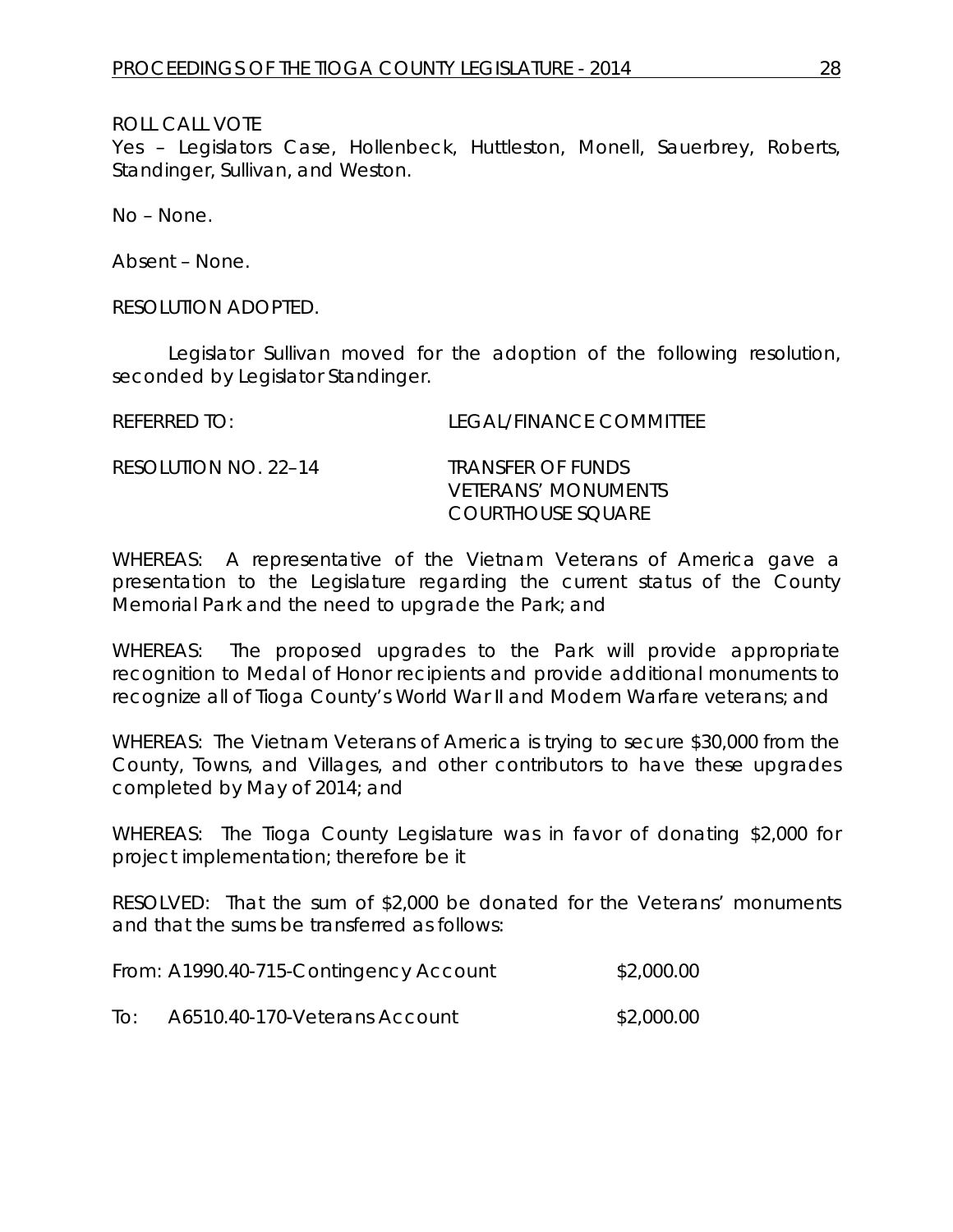Yes – Legislators Case, Hollenbeck, Huttleston, Monell, Sauerbrey, Roberts, Standinger, Sullivan, and Weston.

No – None.

Absent – None.

RESOLUTION ADOPTED.

Legislator Sullivan moved for the adoption of the following resolution, seconded by Legislator Weston.

| REFERRED TO: | <b>FINANCE COMMITTEE</b> |
|--------------|--------------------------|
|              |                          |

RESOLUTION NO. 23-14 *ERRONEOUS ASSESSMENT TOWN OF OWEGO*

WHEREAS: An application for corrected tax roll for property No. 7344, assessed to Mark McQueeney on the 2014 tax roll of the Town of Owego indicates that the taxable value for this property should have been \$136,100 on the 2013 final assessment roll; and

WHEREAS: The 2014 tax bill for property no. 7344 has not yet been paid to the Town of Owego Tax Collector; be it therefore

RESOLVED: That a new 2014 tax bill be issued by the Town of Owego Tax Collector to Mark McQueeney for property no. 7344 as follows:

|           | Bill Property $#7344$ | NEW Bill Property #7344 |
|-----------|-----------------------|-------------------------|
| County    | 1,641.77              | 1,469.06                |
| Recycle   | 71.18                 | 63.69                   |
| Townwide  | 154.25                | 138.03                  |
| Part-Town | 398.09                | 356.21                  |
| Apal Fire | 360.38                | 322.47                  |
|           | 2,625.67              | 2,349.46                |

RESOLVED: That the erroneous town tax of \$58.10 be charged back to the Town of Owego, and the erroneous Fire Tax of \$37.91 be charged back to the Apalachin Fire District; and be it further

RESOLVED: That the erroneous solid waste tax of \$7.49 be charged back to the Solid Waste Fund; and be it further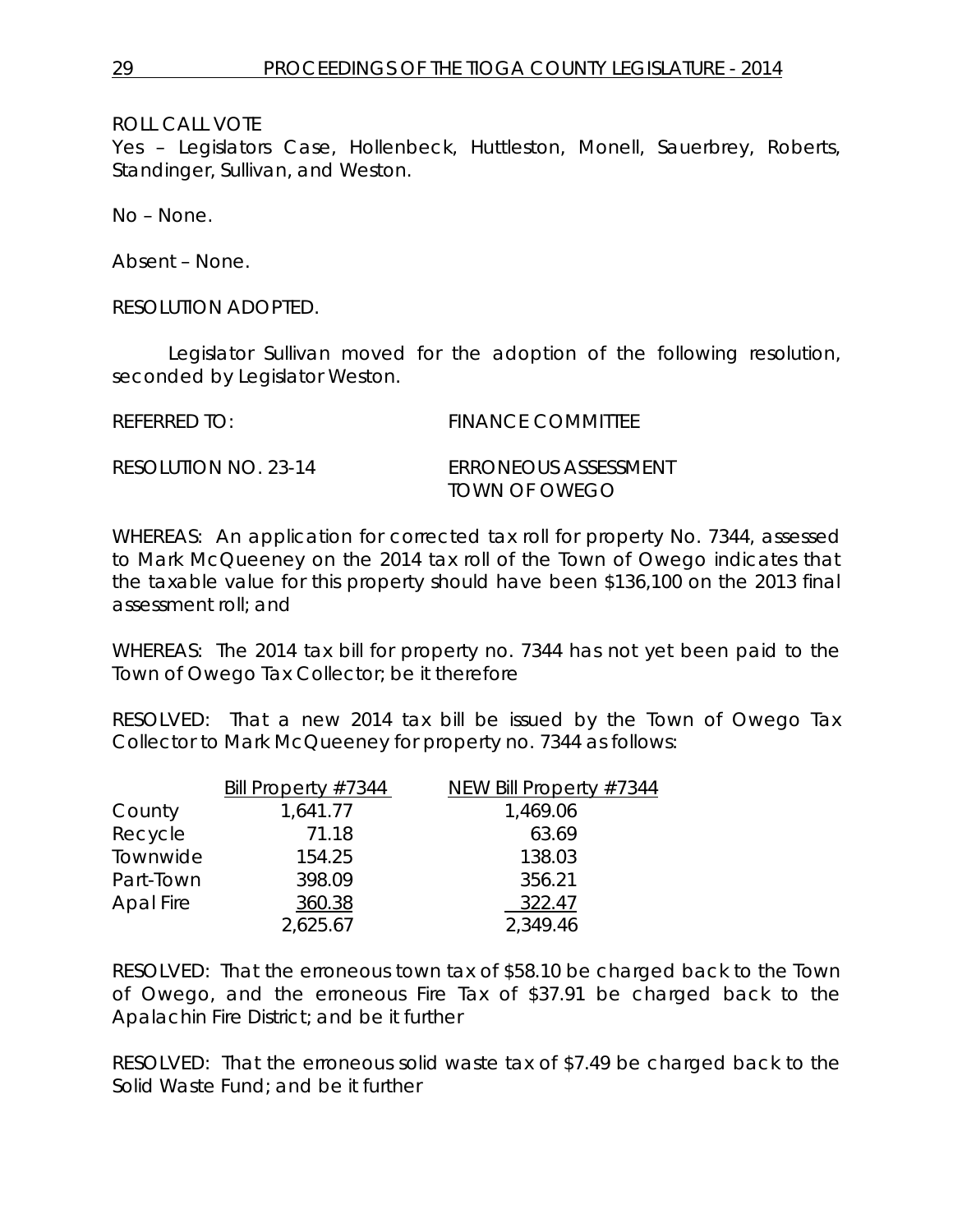RESOLVED: That the erroneous county tax of \$172.71 be charged to the proper accounts in the records of the County Treasurer.

ROLL CALL VOTE

Yes – Legislators Case, Hollenbeck, Huttleston, Monell, Sauerbrey, Roberts, Standinger, Sullivan, and Weston.

No – None.

Absent – None.

RESOLUTION ADOPTED.

Legislator Sullivan moved for the adoption of the following resolution, seconded by Legislator Weston.

| REFERRED TO:         | <b>FINANCE COMMITTEE</b>              |
|----------------------|---------------------------------------|
| RESOLUTION NO. 24-14 | FRRONEOUS ASSESSMENT<br>TOWN OF OWEGO |

WHEREAS: An application for credit and refund of property taxes on property No. 11336, assessed to Haig D & Diane J McNamee on the 2014 tax roll of the Town of Owego indicates that an interior inspection was done in 2004 to show demolition of a finished rec room in basement, yet the assessment was never lowered to reflect the demolition; and

WHEREAS: Real Property tax law stipulates that refunds for erroneous assessments can only be given for three years and the assessor for the Town of Owego has calculated a total reduction amount of \$400.44 for the room demolition for tax years 2012-2014; and

WHEREAS: The 2012 and 2013 tax bills for property no. 11336 were paid to the Town of Owego Tax Collector, and the 2014 tax bill has not yet been paid; be it therefore

RESOLVED: That a refund of \$264.82 for overpayment of 2012-2013 taxes on property no. 11336 be issued to Haig D & Diane J McNamee by the Tioga County Treasurer; and be it further

RESOLVED: That a new 2014 tax bill be issued by the Town of Owego Tax Collector to Haig & Diane McNamee for property no. 11336 as follows: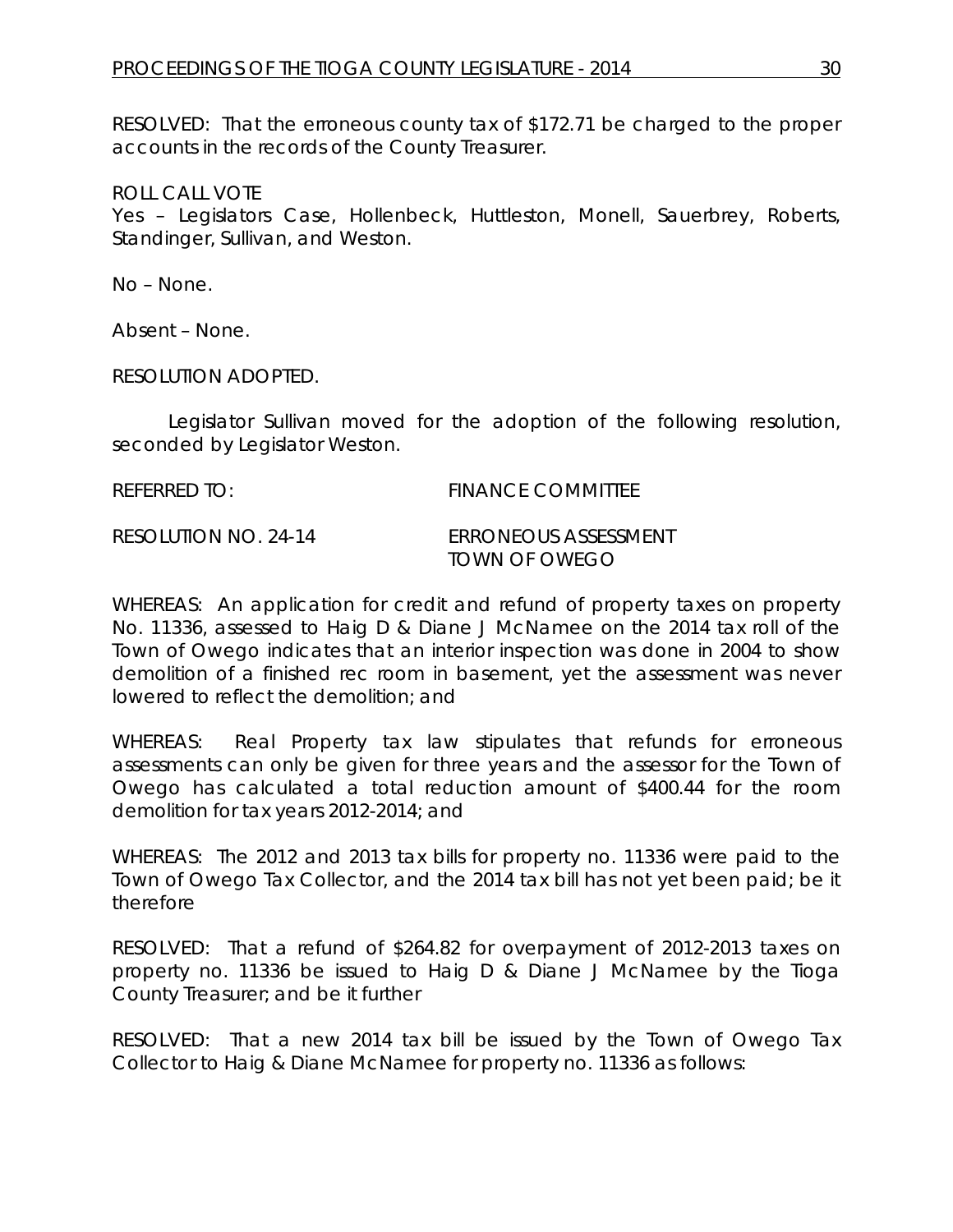| Bill Property #11336 | NEW Bill Property #11336 |
|----------------------|--------------------------|
| 1,090.19             | 1,002.38                 |
| 47.27                | 43.46                    |
| 102.43               | 94.18                    |
| 264.34               | 243.05                   |
| Owego Fire<br>179.53 | 165.07                   |
| 1,683.76             | 1,548.14                 |
|                      |                          |

RESOLVED: That the erroneous town tax of \$84.22 be charged back to the Town of Owego, and the erroneous Fire Tax of \$42.79 be charged back to the Owego Fire District; and be it further

RESOLVED: That the erroneous solid waste tax of \$11.57 be charged back to the Solid Waste Fund; and be it further

RESOLVED: That the erroneous county tax of \$261.86 be charged to the proper accounts in the records of the County Treasurer.

#### ROLL CALL VOTE

Yes - Legislators Case, Hollenbeck, Huttleston, Monell, Sauerbrey, Roberts, Standinger, Sullivan, and Weston.

No – None.

Absent – None.

RESOLUTION ADOPTED.

Legislator Sullivan moved for the adoption of the following resolution, seconded by Legislator Weston.

REFERRED TO: FINANCE COMMITTEE RESOLUTION NO. 25-14 *ERRONEOUS ASSESSMENT TOWN OF NEWARK VALLEY*

WHEREAS: An application for corrected tax roll indicates that property no. 3020 assessed to Susan Durgala, and George and Sharon Zurko on the 2014 tax roll of the Town of Newark Valley is erroneous in that the exemption codes were removed in error; and

WHEREAS: The 2014 town and county bill for property no. 3020 has not yet been paid to the Town of Newark Valley tax collector; be it therefore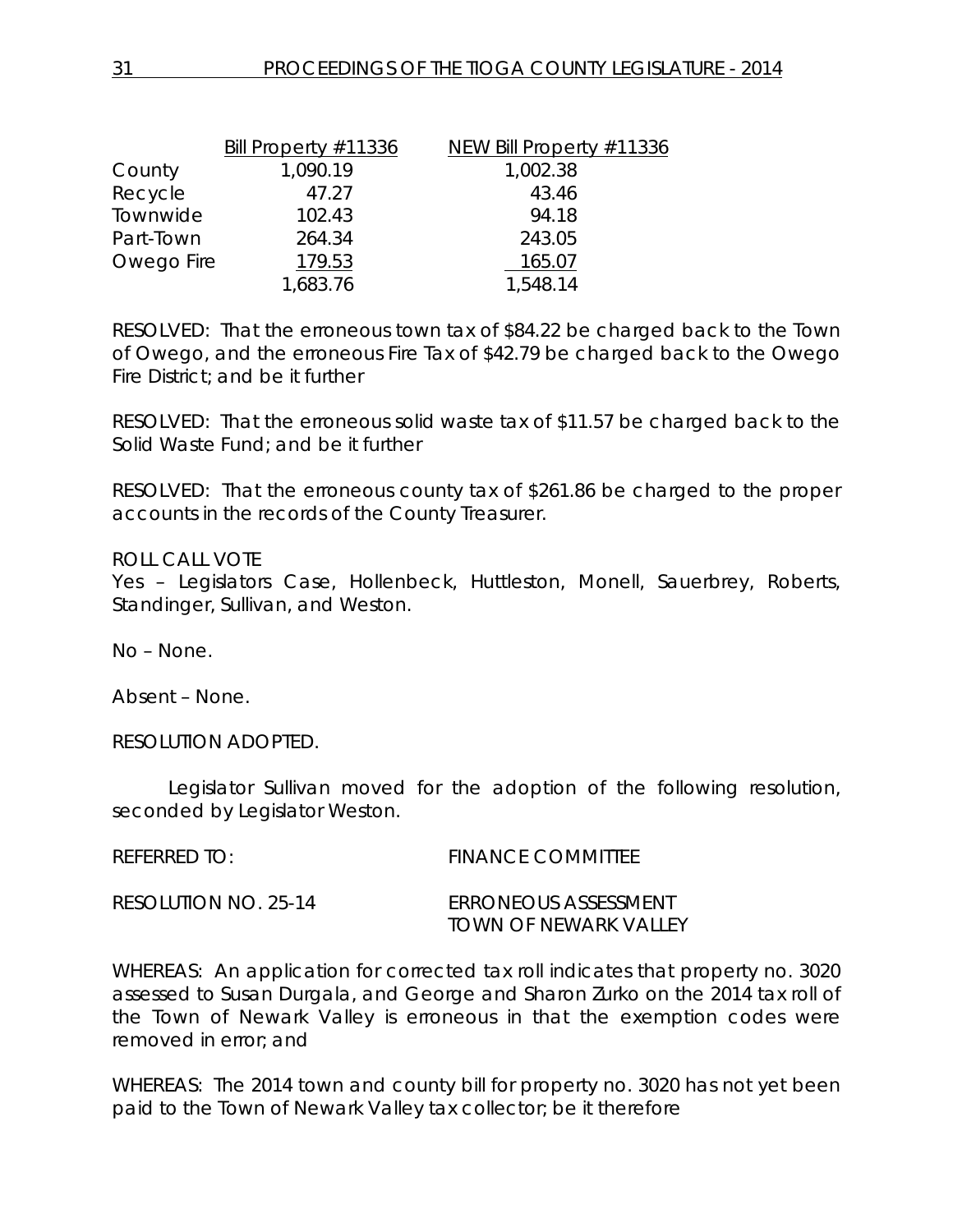RESOLVED: That a new bill be issued to Susan Durgala, and George & Sharon Zurko for property no. 3020 by the Town of Newark Valley tax collector as follows:

|                    | Bill #808/Acct 3020 | Corrected Bill #808/Acct 3020 |
|--------------------|---------------------|-------------------------------|
| County             | \$1,298.90          | 1,130.30                      |
| Recycle            | 56.30               | 48.99                         |
| Townwide           | 520.10              | 452.59                        |
| Newark Valley Fire | 146.56              | 146.56                        |
|                    | \$2,021.86          | 1,778.44                      |

and be it further

RESOLVED: That the erroneous town tax of \$67.51 be charged back to the Town of Newark Valley; and be it further

RESOLVED: That the erroneous solid waste tax of \$7.31 be charged back to the Solid Waste Fund; and be it further

RESOLVED: That the erroneous county tax of \$168.60 be charged to the proper accounts in the records of the County Treasurer.

ROLL CALL VOTE

Yes – Legislators Case, Hollenbeck, Huttleston, Monell, Sauerbrey, Roberts, Standinger, Sullivan, and Weston.

No – None.

Absent – None.

RESOLUTION ADOPTED.

Legislator Case moved for the adoption of the following resolution, seconded by Legislator Sullivan.

REFERRED TO: ED&P LEGISLATIVE COMMITTEE

RESOLUTION NO. 26-14 *APPOINT MEMBER TO THE SUSQUEHANNA HERITAGE AREA COMMISSION*

WHEREAS: Per resolution 70-12, the Tioga County Legislature authorized membership into the Susquehanna Heritage Area (SHA) Commission and Advisory Board via a GML Article 5-G intermunicipal agreement; and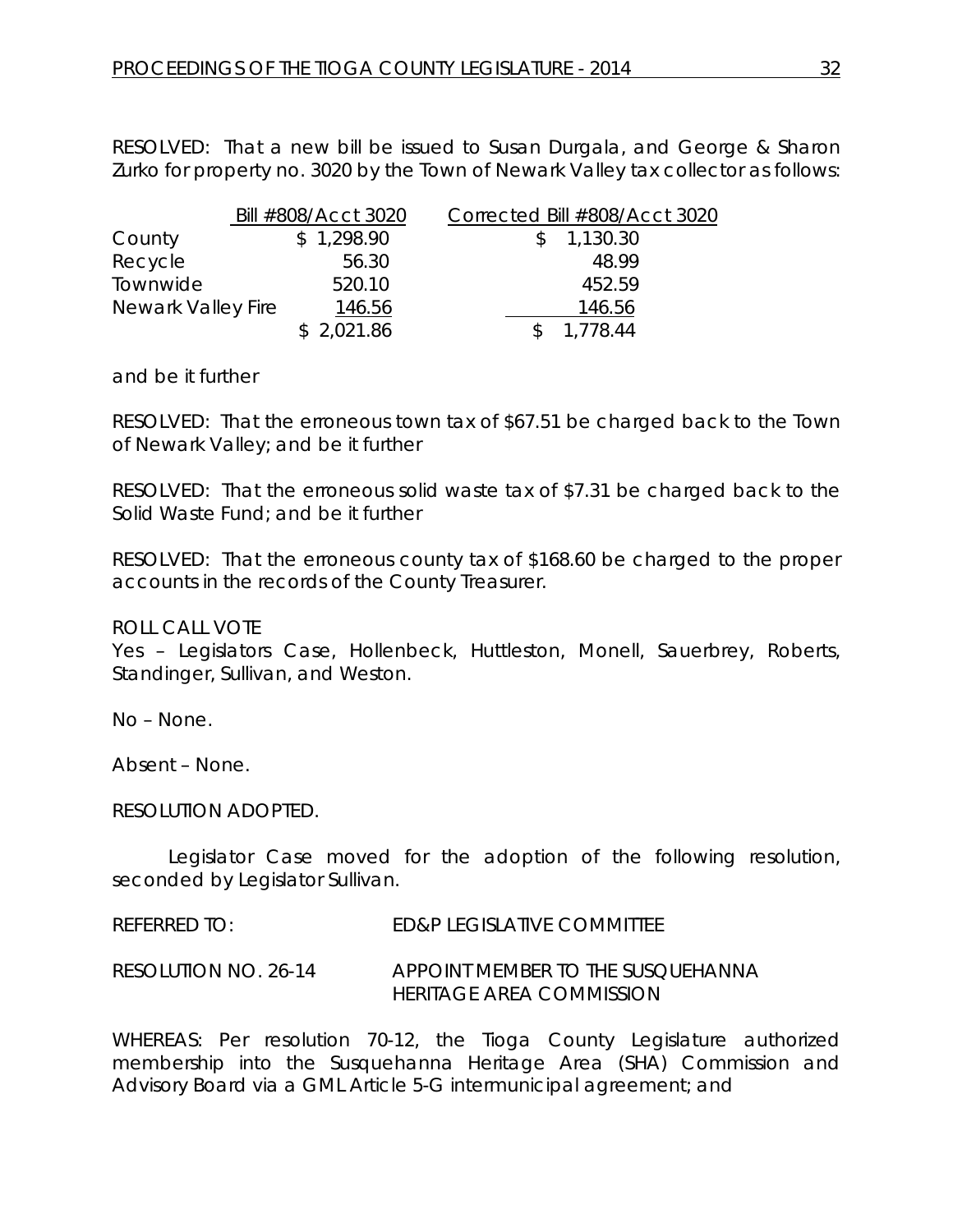WHEREAS: Since that time all five required municipalities (Broome County, Tioga County, City of Binghamton, Village of Johnson City, Village of Endicott) have made such authorization and signed the Susquehanna Heritage Area (SHA) Commission intermunicipal amended agreement that broadened the geographic scope of the SHA from the 5 original municipalities to all of Broome and Tioga counties, meaning that all municipalities within Broome and Tioga counties *can* become SHA Commission members; and

WHEREAS: During said intermunicipal agreement amendment process conducted in 2012, all municipal attorneys involved expressed concern that the SHA Commission membership was too large and this would inhibit the organization to conduct necessary business ; and

WHEREAS: As a result, the Susquehanna Heritage Area Commission approved an amended intermunicipal agreement that reduces the SHA Commission membership from two (2) to one (1) municipal representative and one (1) Advisory Board representative per municipality, to be appointed by their governing bodies, effective January 1, 2014; and

WHEREAS: Currently Elaine Jardine, County Planning Director and Stella Reschke, Tioga County Tourism Office Director have been serving as the 2 SHA Commission members; therefore be it

RESOLVED: That the Tioga County Legislature hereby appoints the Designated Legislator as the Tioga County member on the Susquehanna Heritage Area Commission for Term of Office of the County Legislature Chair who appoints said person.

## ROLL CALL VOTE

Yes – Legislators Case, Hollenbeck, Huttleston, Monell, Sauerbrey, Roberts, Standinger, Sullivan, and Weston.

No – None.

Absent – None.

RESOLUTION ADOPTED.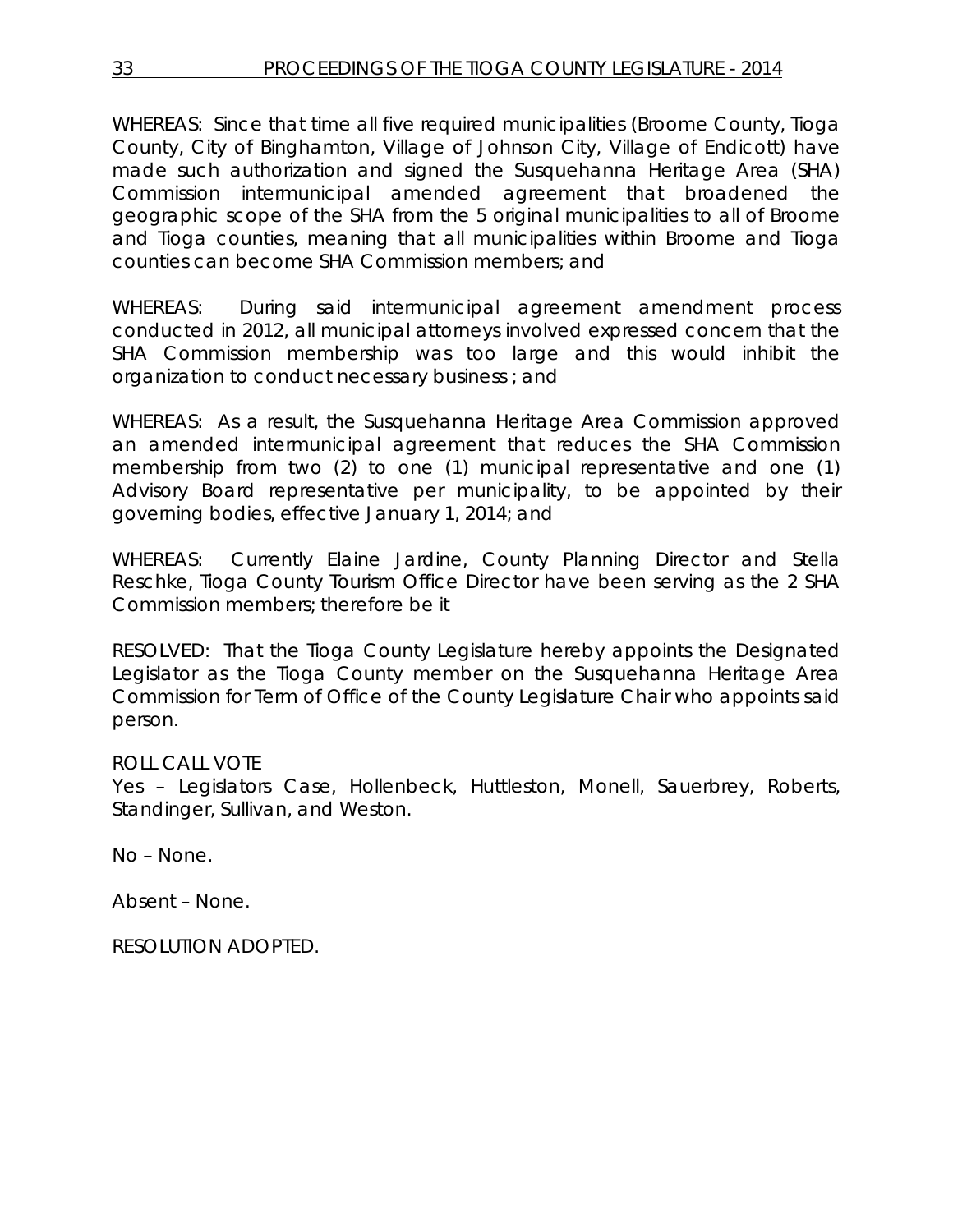Legislator Case moved for the adoption of the following resolution, seconded by Legislator Sullivan.

| <b>REFERRED TO:</b> | ED&P LEGISLATIVE COMMITTEE |
|---------------------|----------------------------|
|                     |                            |

#### RESOLUTION NO. 27-14 *APPOINT MEMBER TO THE SUSQUEHANNA HERITAGE AREA ADVISORY BOARD*

WHEREAS: Per resolution 70-12, the Tioga County Legislature authorized membership into the Susquehanna Heritage Area (SHA) Commission and Advisory Board via a GML Article 5-G intermunicipal agreement; and

WHEREAS: Since that time all five required municipalities (Broome County, Tioga County, City of Binghamton, Village of Johnson City, Village of Endicott) have made such authorization and signed the Susquehanna Heritage Area (SHA) Commission intermunicipal amended agreement that broadened the geographic scope of the SHA from the 5 original municipalities to all of Broome and Tioga counties, meaning that all municipalities within Broome and Tioga counties *can* become SHA Commission members; and

WHEREAS: During said inter-municipal agreement amendment process conducted in 2012, all municipal attorneys involved expressed concern that the SHA Commission membership was too large and this would inhibit the organization to conduct necessary business ; and

WHEREAS: As a result, the Susquehanna Heritage Area Commission approved an amended intermunicipal agreement that reduces the SHA Commission membership from two (2) to one (1) municipal representative and one (1) Advisory Board representative per municipality, to be appointed by their governing bodies, effective January 1, 2014; and

WHEREAS: Currently Elaine Jardine, County Planning Director and Stella Reschke, Tioga County Tourism Office Director have been serving as the 2 SHA Commission members; therefore be it

RESOLVED: That the Tioga County Legislature hereby appoints the Tourism Office Director as the Tioga County member on the Susquehanna Heritage Area Advisory Board for Term of Office of the County Legislature Chair who appoints said person.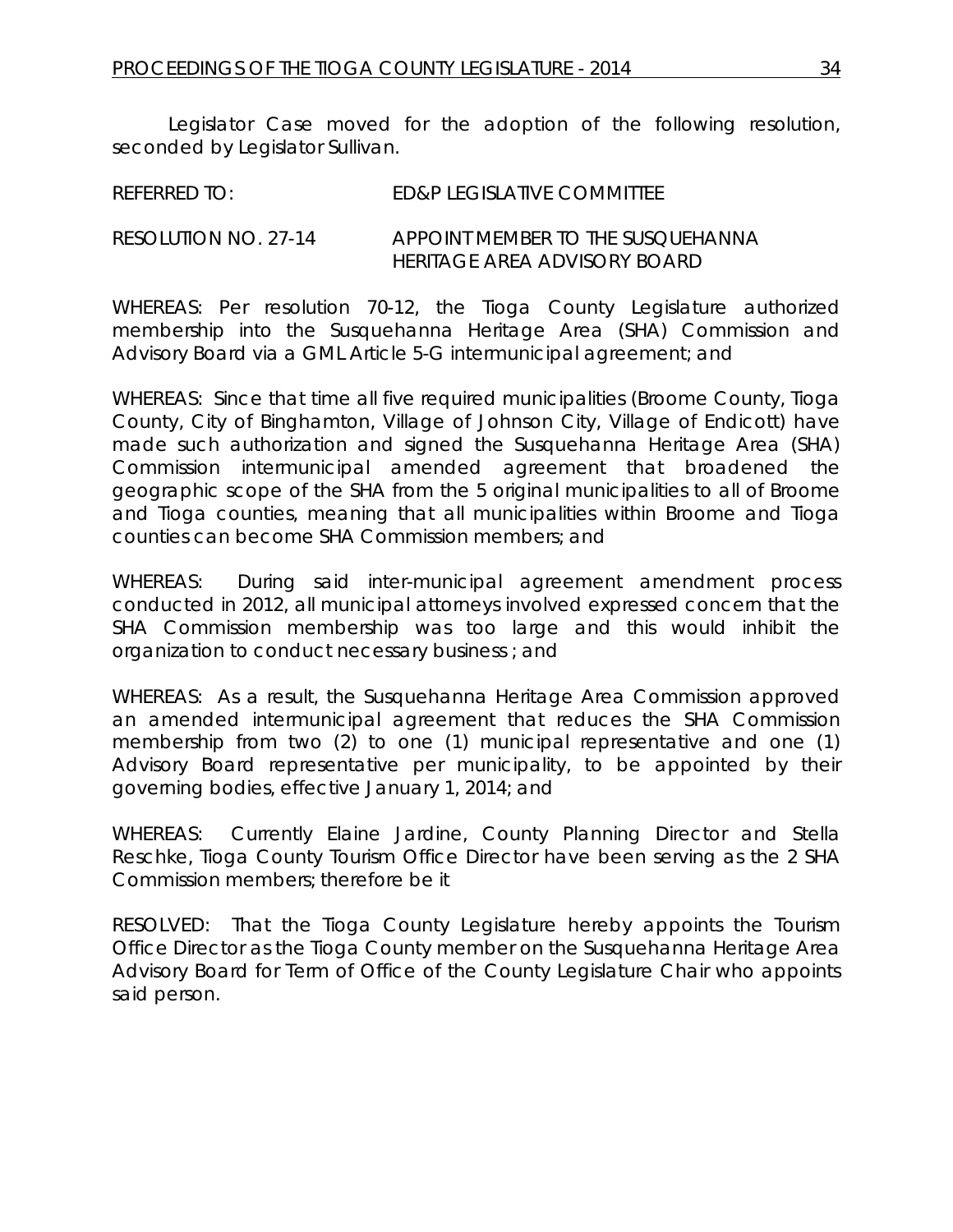Yes - Legislators Case, Hollenbeck, Huttleston, Monell, Sauerbrey, Roberts, Standinger, Sullivan, and Weston.

No – None.

Absent – None.

RESOLUTION ADOPTED.

Legislator Monell moved for the adoption of the following resolution, seconded by Legislator Weston.

REFERRED TO: PUBLIC SAFETY COMMITTEE

RESOLUTION NO. 28-14 *APPOINT - FIRE ADVISORY BOARD*

RESOLVED: That upon recommendation of the Tioga County Fire Chiefs, the following members be and are hereby appointed to the Tioga County Fire Advisory Board for the year 2014:

| OFFICERS: | CHAIRMAN         | STEVE FEDOROWICZ |
|-----------|------------------|------------------|
|           | VICE CHAIRMAN    | DONALD HOWARD    |
|           | <b>SECRETARY</b> | GINA KLETT       |

Membership:

| <b>DEPARTMENT</b>    | <b>DELIGATE</b>         | <b>ALTERNATE</b>        |
|----------------------|-------------------------|-------------------------|
| <b>APALACHIN</b>     | <b>MIKE GEORGE</b>      | <b>SHAUN FOLAND</b>     |
| <b>BERKSHIRE</b>     | <b>KEN BEAN</b>         | <b>RON SHARP</b>        |
| <b>CAMPVILLE</b>     | <b>MARK DANIEL</b>      | DIANA FORD              |
| <b>CANDOR</b>        | <b>JON ROMAN Jr.</b>    | <b>TOM KING</b>         |
| <b>HALSEY VALLEY</b> | <b>RON FRISBIE</b>      | DAVE BUMP               |
| <b>LOCKWOOD</b>      | <b>DAVE CURTIS</b>      | <b>BOB LONG</b>         |
| <b>NEWARK VALLEY</b> | <b>GEORGE WAHL</b>      | <b>JOHN HANEY</b>       |
| <b>NICHOLS</b>       | <b>ROB MINER</b>        | <b>EVAN SMITH</b>       |
| <b>OWEGO</b>         | <b>SCOTT GIRNEY</b>     | ROBERT WILLIAMS         |
| <b>RICHFORD</b>      | <b>JOHN KEENER</b>      | <b>ZACH ARMSTRONG</b>   |
| <b>SOUTHSIDE</b>     | <b>CHARLES KLETT</b>    | <b>FRANK OKRASINSKI</b> |
| <b>SPENCER</b>       | <b>DEREK GRIER</b>      | <b>SCOT GILLETTE</b>    |
| <b>TIOGA CENTER</b>  | <b>MILTON KEMP</b>      | ART MAYER               |
| <b>WAVERLY</b>       | <b>DON HOWARD</b>       | <b>JEFF WHEELER</b>     |
| <b>WELTONVILLE</b>   | <b>TONY ROSENBERGER</b> | <b>JOHN WAHL</b>        |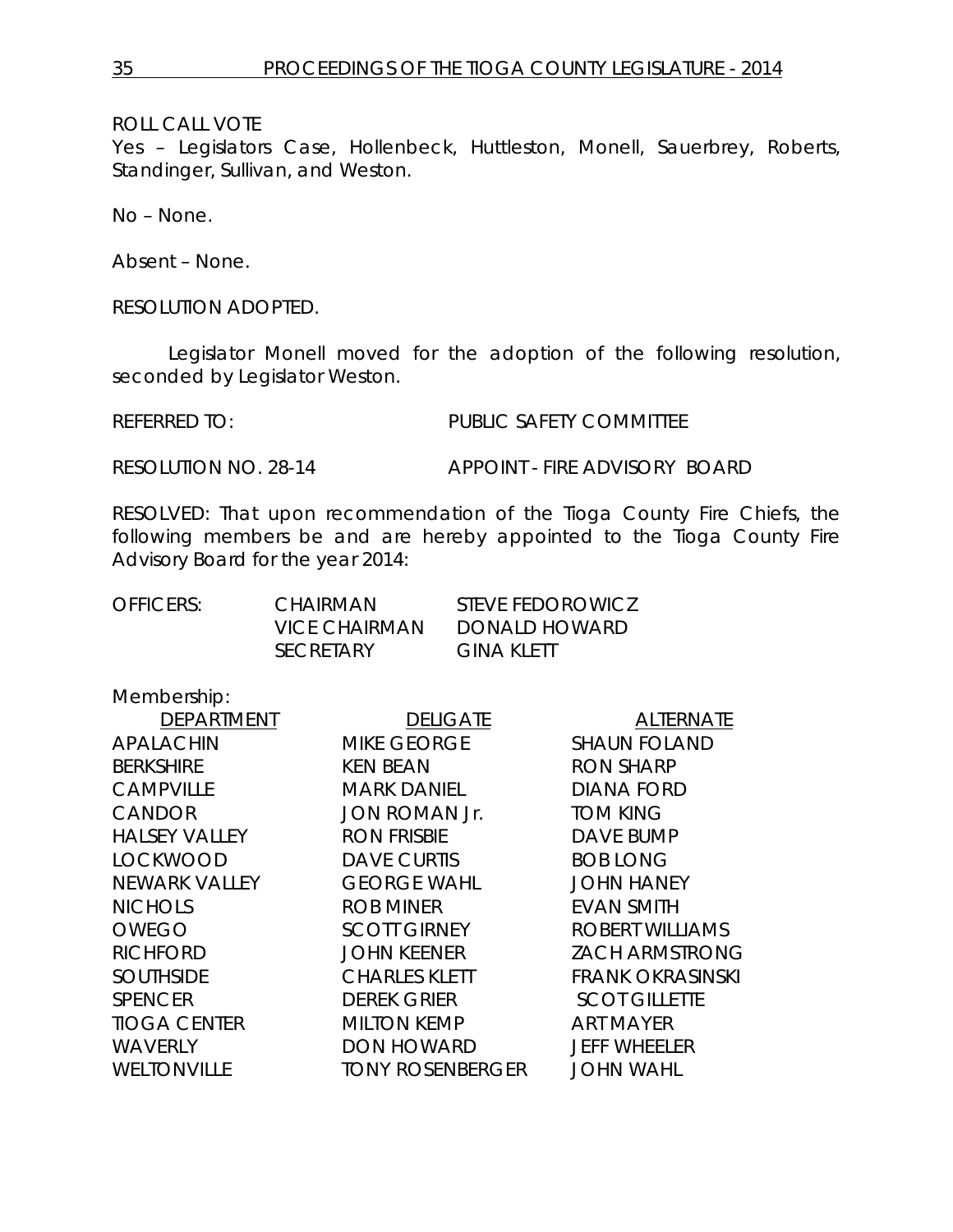Yes – Legislators Case, Hollenbeck, Huttleston, Monell, Sauerbrey, Roberts, Standinger, Sullivan, and Weston.

No – None.

Absent – None.

RESOLUTION ADOPTED.

Legislator Sullivan moved for the adoption of the following resolution, seconded by Legislator Hollenbeck.

| $R$ FFFRRFD TO:      | PERSONNEL COMMITTEE<br>LEGAL/FINANCE COMMITTEE                                              |
|----------------------|---------------------------------------------------------------------------------------------|
| RESOLUTION NO. 29-14 | APPROVE SALARY SECRETARY TO THE<br><b>DISTRICT ATTORNEY</b><br>(DISTRICT ATTORNEY'S OFFICE) |

WHEREAS: The District Attorney has selected a Secretary to fill the vacant position for which a waiver of the 90-day Hiring Delay was previously granted; and

WHEREAS: The candidate, Carola Kovalovsky, has a strong education and experience background, including a Bachelor's degree in Business and four years of part-time employment in the County Clerk's Office; and

WHEREAS: The District Attorney requests a starting salary above the base of \$26,909, therefore be it

RESOLVED: That an annual salary of \$33,500 is hereby approved retroactive to January 2, 2014 for Carola Kovalovsky as Secretary to the District Attorney.

Legislator Sullivan moved for the adoption of the following resolution, seconded by Legislator Hollenbeck.

| REFERRED TO:         | <b>LEGAL COMMITTEE</b><br>PERSONNEL COMMITTEE                 |
|----------------------|---------------------------------------------------------------|
| RESOLUTION NO. 30-14 | AUTHORIZE SALARY FOR BACKFILL<br>(DISTRICT ATTORNEY'S OFFICE) |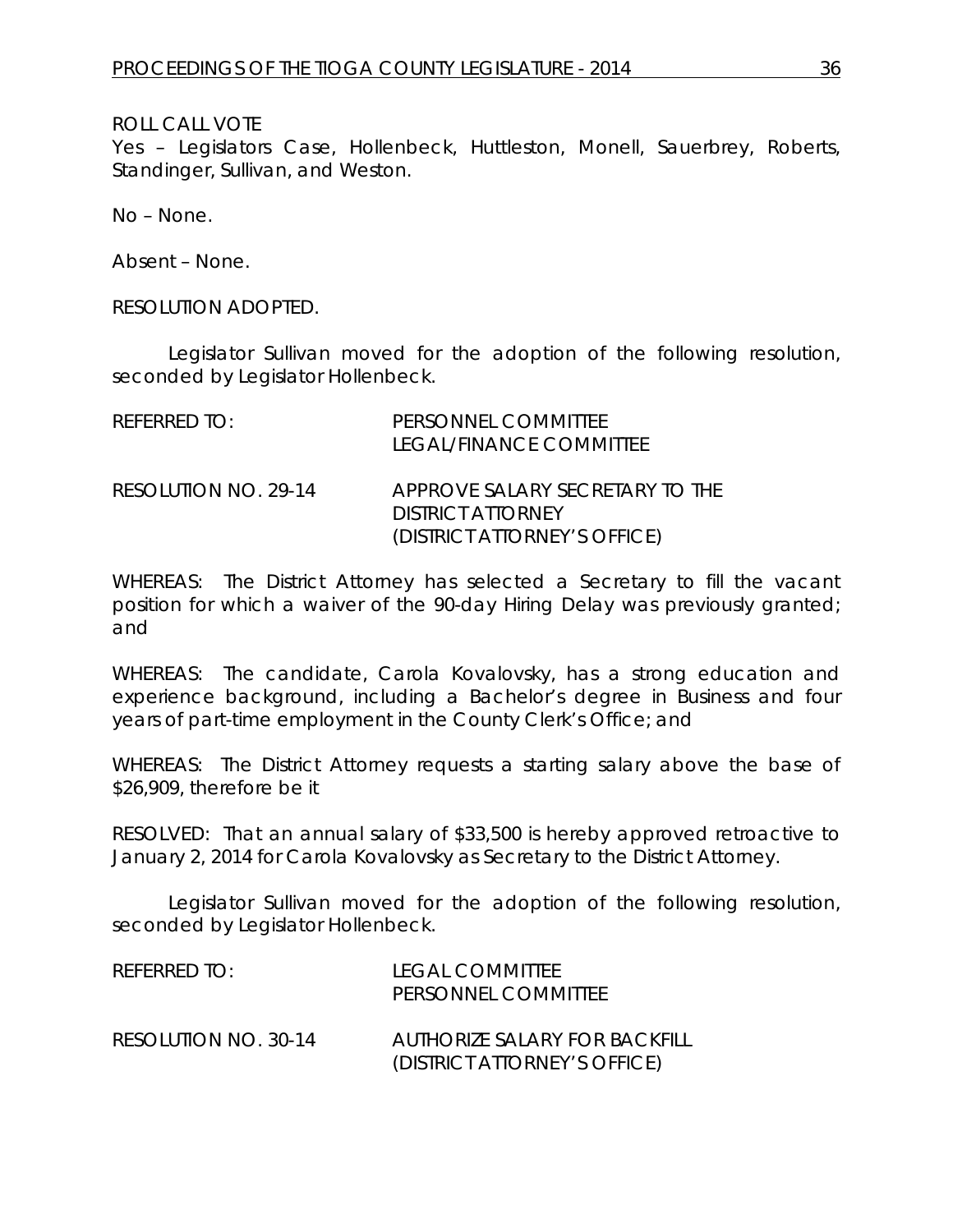WHEREAS: Resolution 345-13 authorized the District Attorney a waiver of the 90 day hiring delay in filling the part-time position of 3rd Assistant District Attorney; and

WHEREAS: The District Attorney has recruited a candidate who was able to begin employment immediately at the base of the non-union salary range for the title; therefore be it

RESOLVED: That Palmer J. Pelella is appointed to the part-time position of 3rd Assistant District Attorney at an annual salary of \$28,000 with an effective date retroactive to January 8, 2014.

#### ROLL CALL VOTE

Yes - Legislators Case, Hollenbeck, Huttleston, Monell, Sauerbrey, Roberts, Standinger, Sullivan, and Weston.

No – None.

Absent – None.

RESOLUTION ADOPTED.

Legislator Sullivan made a motion to have the following late-filed considered, seconded by Legislator Case and carried.

Legislator Monell moved for the adoption of the following resolution, seconded by Legislator Sullivan.

REFERRED TO: FINANCE/LEGAL

RESOLUTION NO. 31-14 *APPLY FOR INDIGENT LEGAL SERVICES GRANT*

WHEREAS: The New York State Office of Indigent Legal Services has made available to Tioga County a three year, non-competitive grant totaling \$61,902.00 to improve the quality of indigent legal services provided under Article 18-B of the County Law; and

WHEREAS: Tioga County realizes the importance of providing quality representation to indigent individuals; and

WHEREAS: The grant funds will be used: